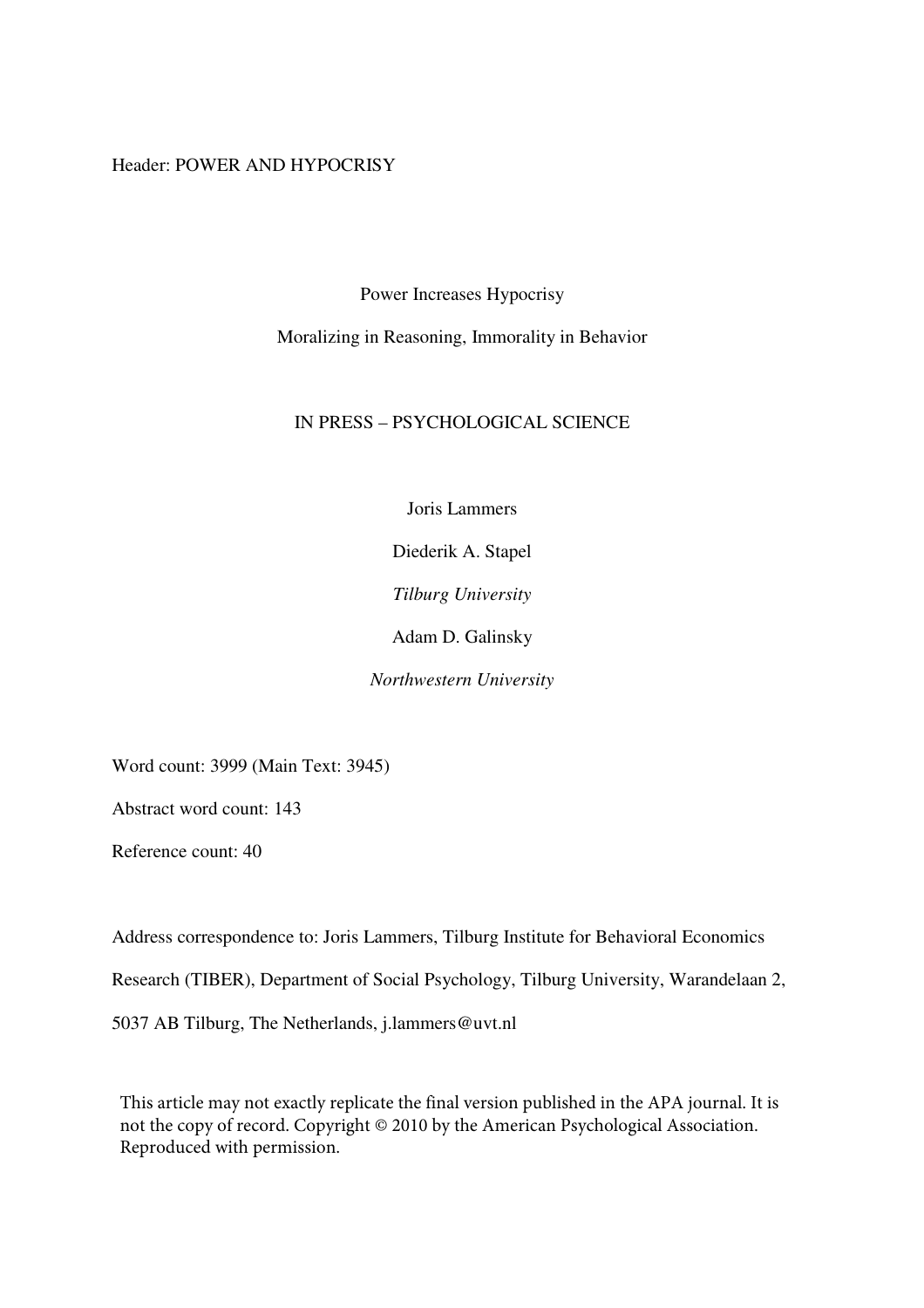#### Abstract

Five studies explored whether power increases moral hypocrisy, a situation characterized by imposing strict moral standards on others but practicing less strict moral behavior oneself. In Experiment 1, compared to the powerless, the powerful condemned other people's cheating, while cheating more themselves. In Experiments 2-4, the powerful were more strict in judging others' moral transgressions but more lenient in judging their own transgressions. A final study found that the effect of power on moral hypocrisy depends on its legitimacy: When power was illegitimate, the moral hypocrisy effect not only disappeared but reversed, with the illegitimate powerful becoming more strict in judging their own than others' behavior. This pattern, which might be dubbed *hypercrisy*, was also found among low-power participants in Experiments 3 and 4. We discuss how patterns of hypocrisy and hypercrisy among the powerful and powerless can help perpetuate social inequality.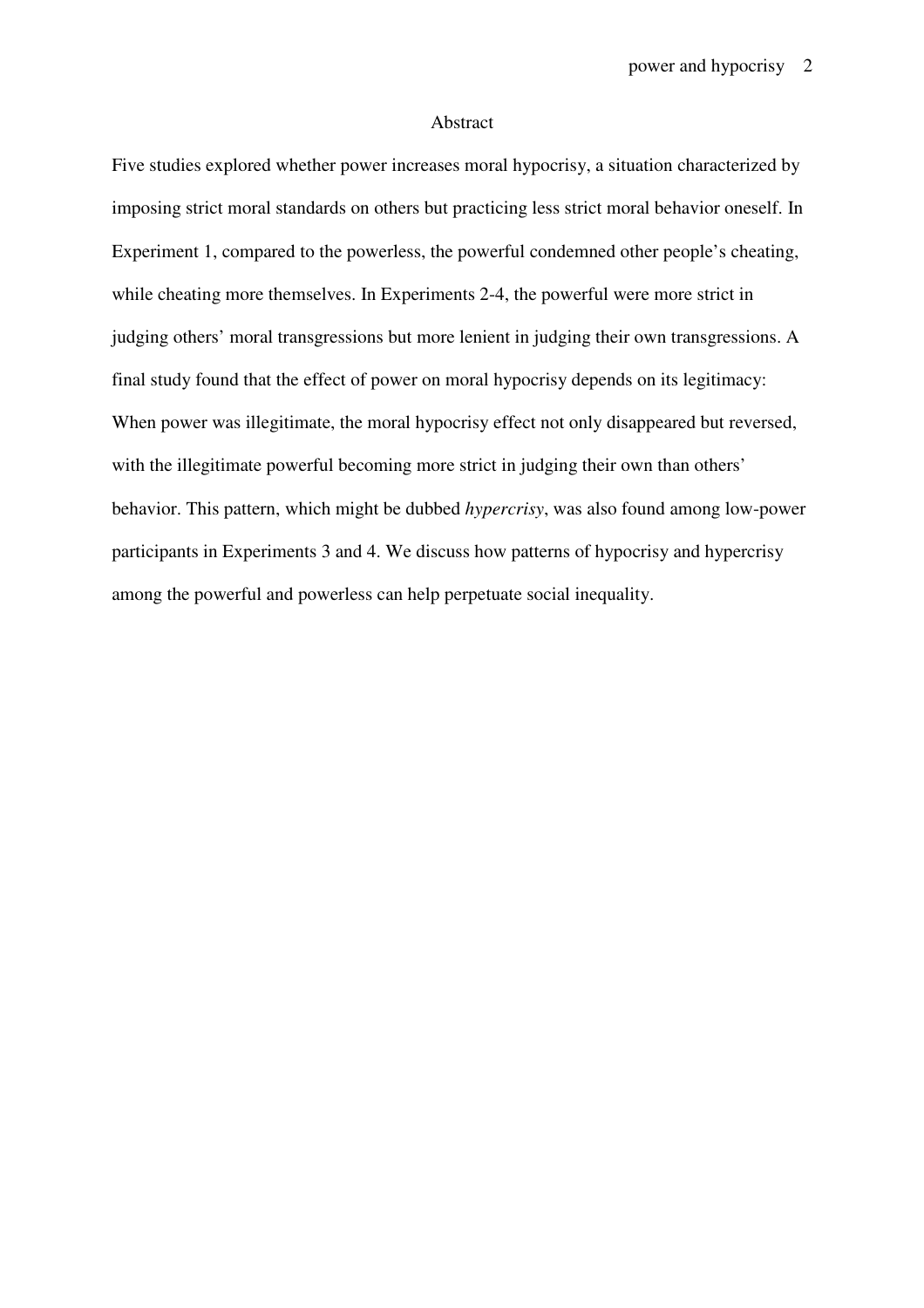Anecdotal evidence from various domains of society suggests that power undermines people's sense of morality, corrupting their thoughts and behavior. In the political domain, newspapers repeatedly report on government officials who have extramarital affairs despite decrying the breakdown of family values or who use public funds for private benefits despite condemning governmental waste. This pattern of sanctimony combined with lechery and gluttony have led some to suggest that double standards are the hallmark of politicians (Runciman, 2008). In the economic domain, captains of industry have recently asked the government for billions of dollars to protect their banks, industries, and companies from economic ruin, but at the same time, these CEO's have secured millions in financial bonuses for themselves while continuing to clamor about the divinity of free-market capitalism (Kanagaretnam, Lobo & Mohammad, 2008).

The current research aims to demonstrate that there is a direct, causal link between the experience of power and moral hypocrisy. By moral hypocrisy we mean a situation in which individuals do not follow their own expressed moral rules and principles. We propose that power increases hypocrisy, meaning that the powerful show a greater discrepancy between what they practice and what they preach. Given that powerful individuals often make crucial decisions that have moral considerations, the question whether power increases moral hypocrisy is important. Nonetheless, the relationship between power and hypocrisy has not been tested empirically.

#### *Hypocrisy*

Although the terms immorality and moral hypocrisy are sometimes used interchangeably, it is important to stress their conceptual difference. Someone who behaves in an immoral manner is not a hypocrite if (s)he admits this and does not expect others to behave any better. Hypocrites, as the opening examples highlight, are people who publicly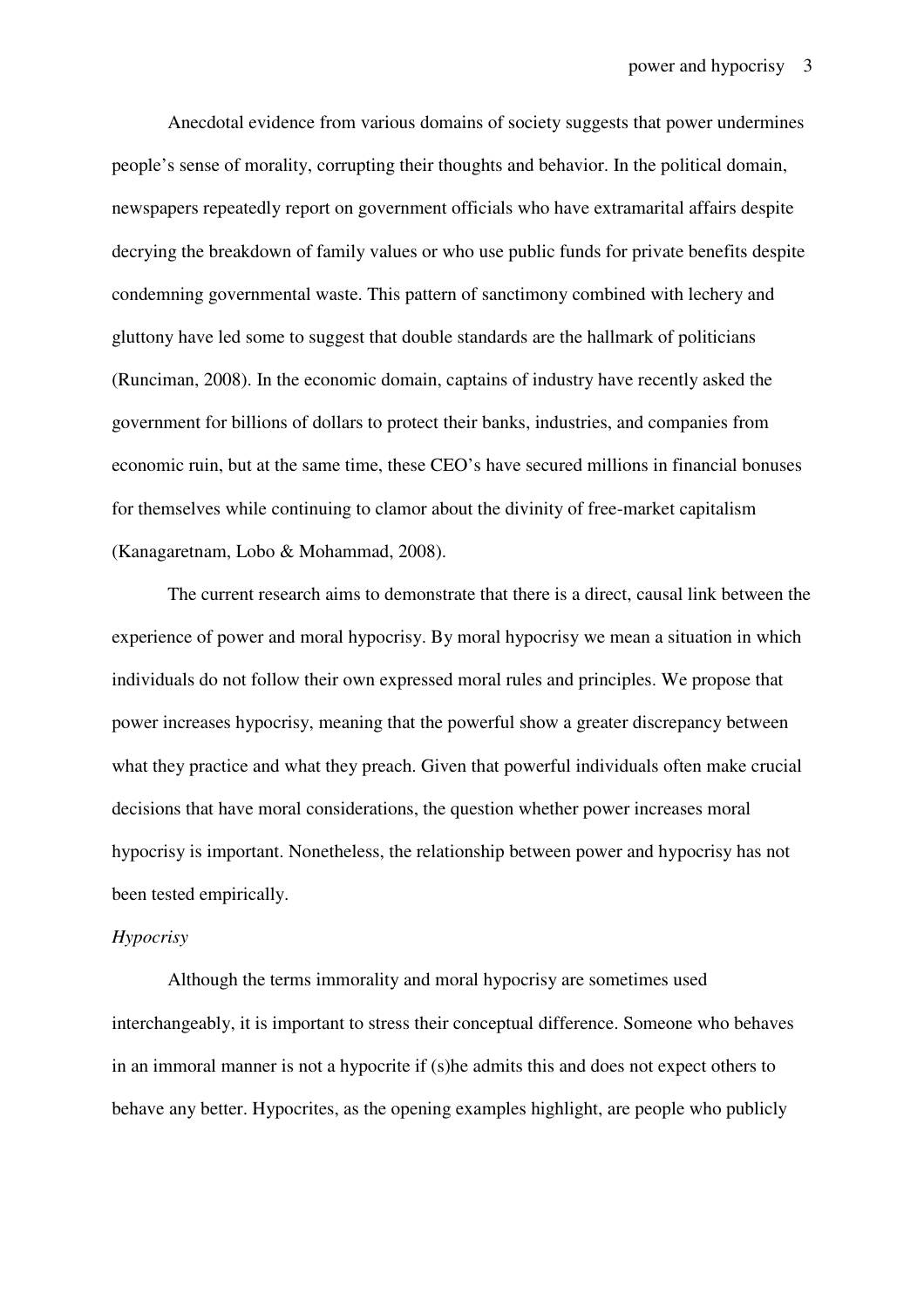uphold strict moral norms, expecting and demanding others to follow them, but who privately violate these espoused standards in their own behavior.

The phenomenon of hypocrisy has been approached in two ways in literature. Some authors have studied the discrepancy between what respondents think is normative and how they actually behave (Batson, Kobrynowicz, Dinnerstein, Kampf, & Wilson, 1997; Batson & Thompson, 2001; Batson, Thompson, Seuferling, Whitney & Strongman, 1999; Stone, Wiegand, Cooper, & Aronson, 1997). Others have studied the discrepancy between what respondents believe other people should do and what they actually would do themselves in such a situation (see Valdesolo & DeSteno, 2007, 2008). In the current manuscript we use both approaches: (1) the discrepancy between expressed standards and behavior and (2) the discrepancy between the appropriateness and defence for a moral transgression committed by the self and the same transgression by another.

We posit that power increases hypocrisy because the powerful are both (a) *stricter* in their moral judgments on how people should behave and (b) at the same time more *lenient* in following these moral norms themselves. The effect of power on the expression of moral standards goes in completely opposite directions depending on whether they refer to how others should behave versus to how one personally does behave.

#### *Why the Powerful are Stricter in Moral Judgments About Others*

Intuitively, one would suspect that the degree to which people judge others' behavior depends exclusively on the degree to which that behavior is morally objectionable. Research has shown, however, that people's inclination also strongly depends on more peripheral aspects; for example, whether they feel entitled to judge others (Yzerbyt, Schadron, Leyens, & Rocher, 1994). The experience of power might very well increase such feelings of entitlement: high-power roles are culturally associated with the right to judge others in order to maintain moral norms (Foucault & Gordon, 1980). Individuals in these high-power roles,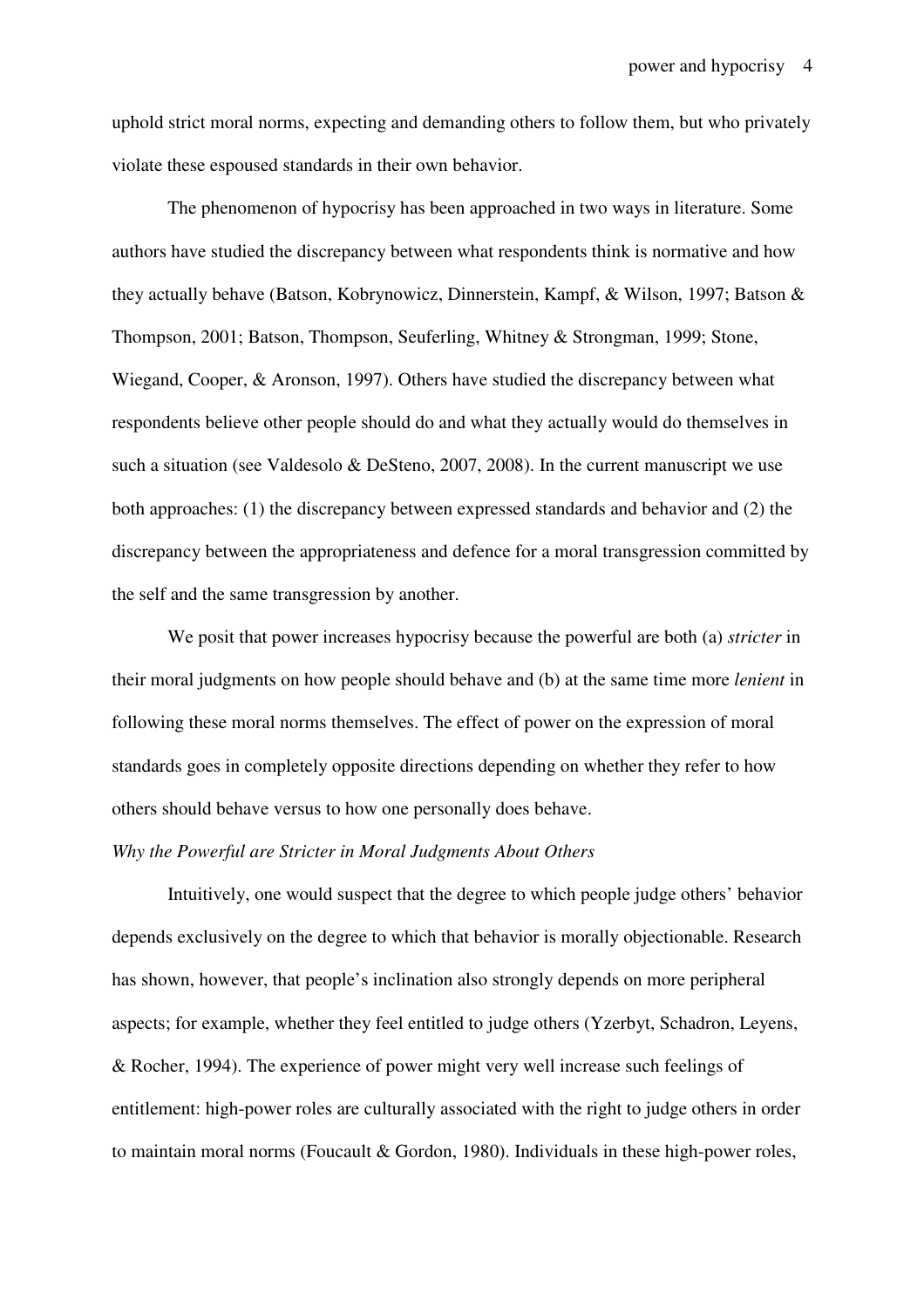such as judges, teachers, or police officers, are socially entitled to lay down rules and to demand and ensure that others follow them. This idea—that feelings of power make people more likely to judge others and be *more strict* in their moral judgments when doing so—is strengthened by Lammers and Stapel's (2009) demonstration that the powerful tend to be more focused on rules and less willing to make exceptions to those rules. In addition, powerful people are also more inclined to voice their opinion, telling other people what to do and what to refrain from (DePaulo & Friedman, 1998; Galinsky, Magee, Gruenfeld, Whitson, & Liljenquist, 2008). Also, anger—an emotion associated with increased power (Keltner, et al., 2003)—is associated with increased judging of others (Chaurand & Brauer, 2008). All in all, the powerful appear to create strict and broad constructions of moral standards.

## *Why the Powerful are Less Strict in Moral Behavior*

Despite the previous demonstrations that the powerful espouse exacting moral standards, other research has found that they are *less strict* in the morality of their own behavior. According to Keltner, Gruenfeld, and Anderson's (2003) approach/inhibition theory of power, the powerful are more focused on the potential rewards of any action and therefore tend to follow their self-interest more compared to the powerless (see also: Galinsky, Gruenfeld, & Magee, 2003; Guinote, 2007; Smith & Bargh, 2008). Normally, social disapproval acts as a check against self-interest (Batson et al., 1997; Gilbert & Jones, 1986), but feelings of power reduce sensitivity to social disapproval (Emerson, 1962; Thibaut & Kelley, 1959), thus allowing social norms and standards to lose their grip on the powerholders' behavior (Galinsky et al., 2008). As a result, even very strong norms, such as those regulating sexual behavior or compassion, are often ignored by the powerful (Bargh, Raymond, Pryor, & Strack, 1995; Van Kleef, Oveis, Van der Löwe, LuoKogan, Goetz, & Keltner, 2008).

## *Moral Hypocrisy and the Crucial Role of Legitimacy*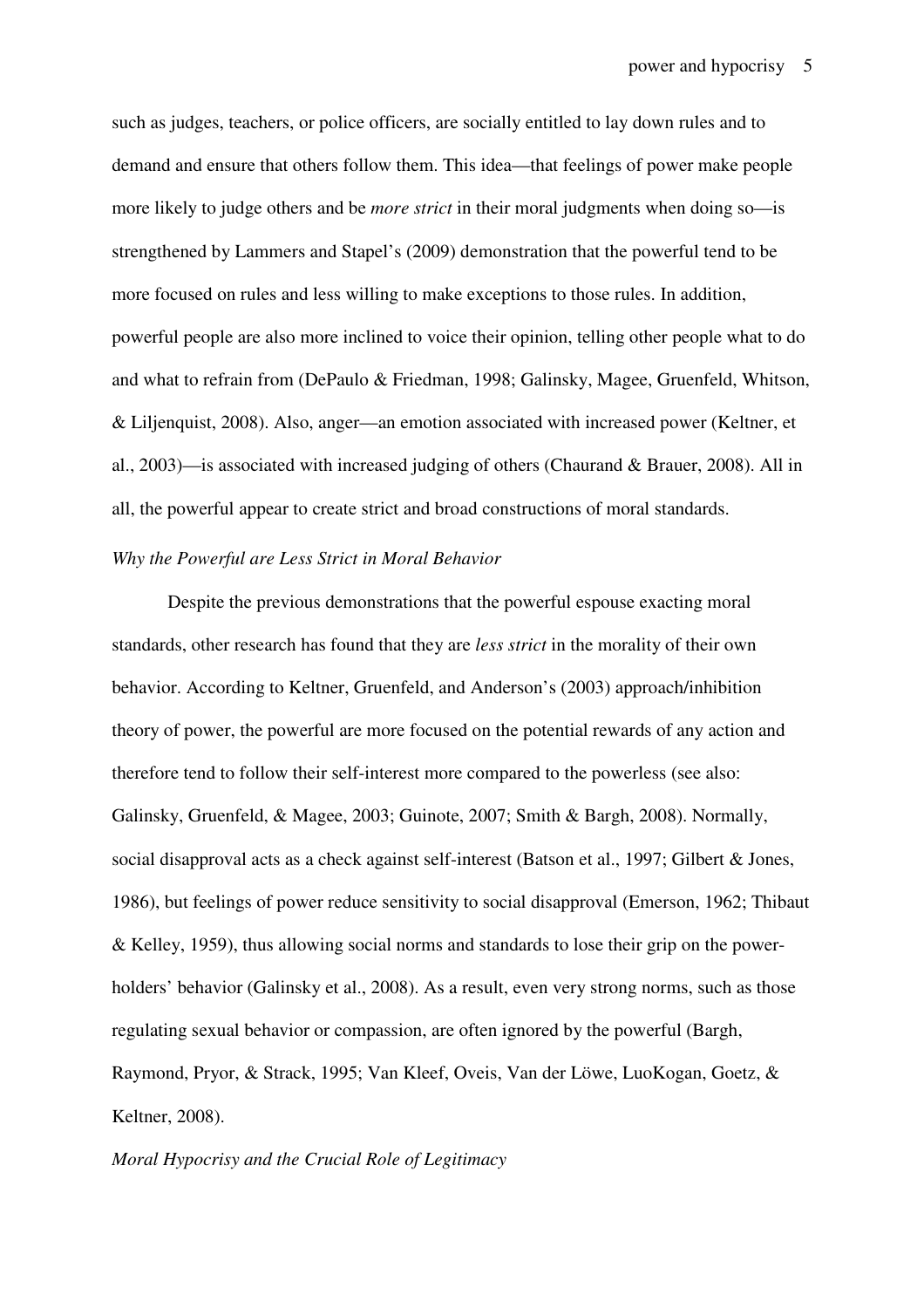Based on these two separate literatures described above, we propose that power inspires hypocrisy: it makes people stricter in moral judgments of others but less strict in their own behavior. We aim to demonstrate this in a series of experiments that manipulate power and then measure hypocrisy. Furthermore, we propose that a crucial factor that drives these two effects is the finding that a position of power carries with it a sense of entitlement (De Waal, 1983; Overbeck, 2009; Weber, 1948). As a result, the powerful feel they are entitled to deviate a bit from the moral rules that they demand others to follow. However, if this position of power is denied a sense of entitlement —for example, because it is seen illegitimate—the effect of power on hypocrisy should be eliminated. Powerful people who feel that their position is illegitimate are less inclined to assertively take what they want (Lammers, Galinsky, Gordijn, & Otten, 2008) and at the same time are less inclined to judge others for doing so (Chaurand & Brauer, 2008). Therefore, a final study independently manipulates power and its legitimacy to demonstrate this crucial moderation.

Experiment 1: Judging versus Engaging in Cheating

Our first experiment manipulated a feeling of high or low power and then measured hypocrisy, defined here as the discrepancy between expressed standards (what respondents think is normative) and actual behavior (following Batson et al., 1997; 1999). We asked half of the participants whether cheating was acceptable versus giving the other half the actual opportunity to cheat. We predicted that the powerful would be less accepting of cheating, but would actually cheat more.

## *Method*

## *Participants and Design*

Participants were 61 Dutch students (47 female, mean age 19.3 years) who took part for course credit. Participants were seated in closed cubicles and were randomly assigned to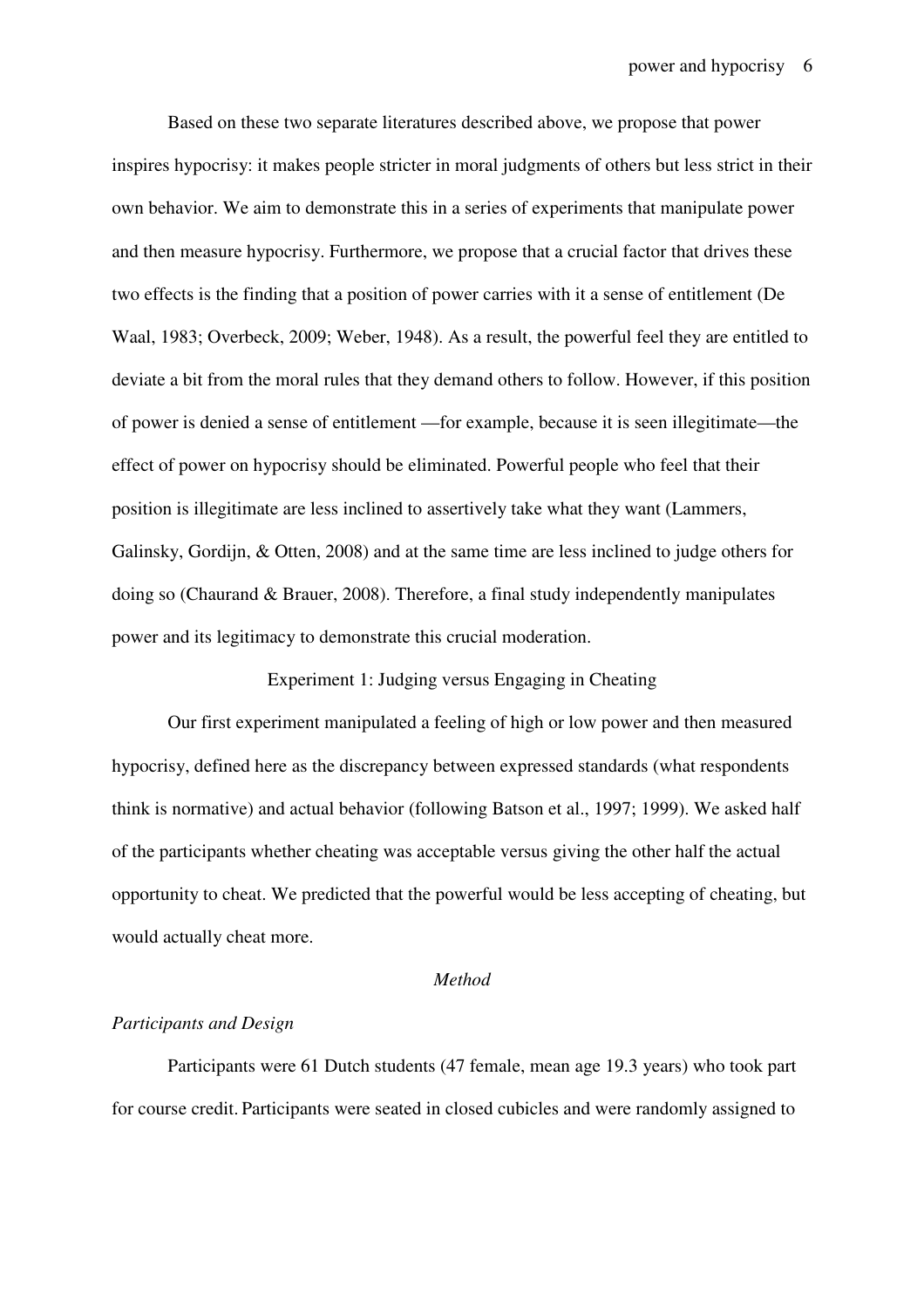one condition of a 2 (high power versus low power)  $X$  2 (dilemma: judgment versus behavior) between-participants design.

#### *Procedure*

*Manipulation.* We first induced a sense of power (high versus low), using an experiential power prime. Participants in the high (low) power condition were asked to recall an experience of high (low) power (Galinsky et al., 2003).

*Dilemma.* For half of the participants we measured cheating behavior, using a paradigm adapted from Fischbacher and Heusi (2008). Participants were told that they would be compensated for time spent in this experiment by participating in a lottery, for one of three prizes (of 100, 50 and 25 Euros). In the privacy of their cubicle, participants used two differently colored ten-sided dices to determine their own number of lottery tickets. Thus, the procedure offers participants ample opportunity to cheat. If participants are perfectly honest, the mean response should be close to the expected mean of 50. Hence, actual cheating behavior (averaged within condition) is presented by a significant mean deviation from 50.

The other half of the participants did not enter this lottery. Instead, we asked them whether it is morally acceptable or not for people to over-report their travelling expenses (on a 9-point scale).

#### *Results and Discussion*

We first standardized the responses to both the morality judgment (9-point scale) and the cheating measure (a 100-point scale). Next, we performed a 2 (power: high, low)  $X$  2 (judgment, behavior) ANOVA on participants' decision and found the expected interaction effect,  $F(1, 57) = 7.33$ ,  $p = .009$ ,  $\eta_p^2 = .12$ , and no main effects ( $F_s < .01$ ) (see Figure 1). High-power participants were stricter in their judgment than low-power participants, finding it less acceptable to over report expenses,  $t(57) = 1.78$ ,  $p = .08$ . In contrast to their expressed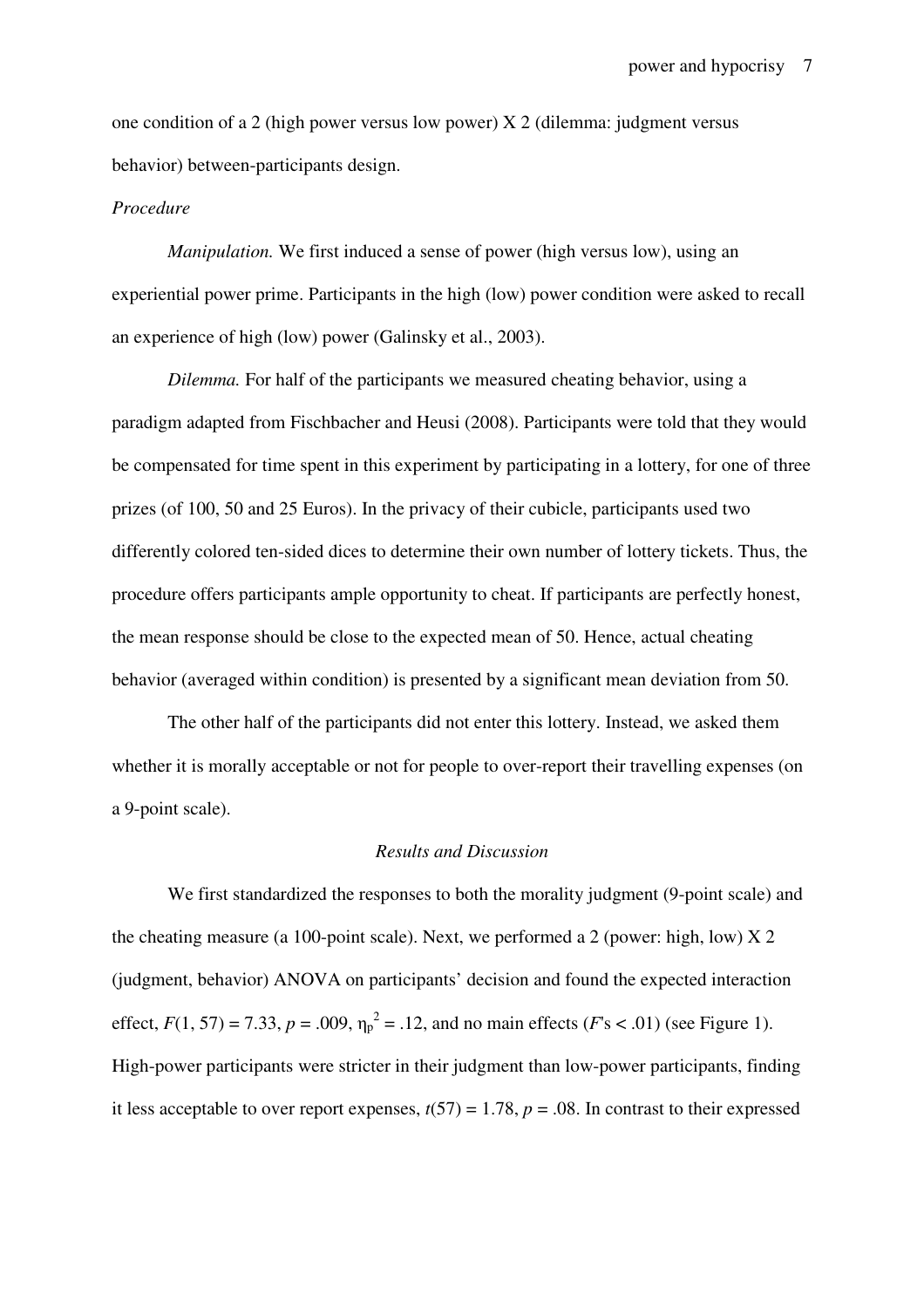standards for other, however, they claimed a higher number of lottery tickets than low-power participants,  $t(57) = 2.09$ ,  $p = .04$ .

Experiment 2, 3, and 4 – Own and Others' Moral Transgressions

Consistent with our predictions, the powerful were less tolerant of cheating but more likely to cheat, demonstrating heightened hypocrisy. Yet a disadvantage of our approach in Experiment 1is that judgment and behavior cannot be directly compared, because they were measured on different scales and involved different settings (lottery tickets and travelling expenses). We can therefore not precisely quantify hypocrisy.

In the next experiments we therefore decided to use a different approach. Following Valdesolo and DeSteno (2007, 2008), we measured hypocrisy as the discrepancy between the moral acceptability and appropriateness of own moral transgressions and those committed by others. Because both can be measured with comparable scales, hypocrisy can be directly calculated as the absolute discrepancy between the two. We also aim to generalize our findings by manipulating power with three different techniques and by measuring hypocrisy with three different moral dilemmas. Because the three experiments have similar methods, we describe them together.

## *Method*

#### *Participants and Design*

172 Dutch students (129 women, mean age 20.5 years) took part in partial fulfillment of a course requirement. Participants were randomly assigned to one condition of a 2 (low versus high power) X 2 (target: own versus others' transgressions) between participants design.

## *Procedure*

*Manipulations.* In Experiment 2 we manipulated *power positions* by simulating a bureaucratic organization and randomly distributing high-power roles (prime-minister) and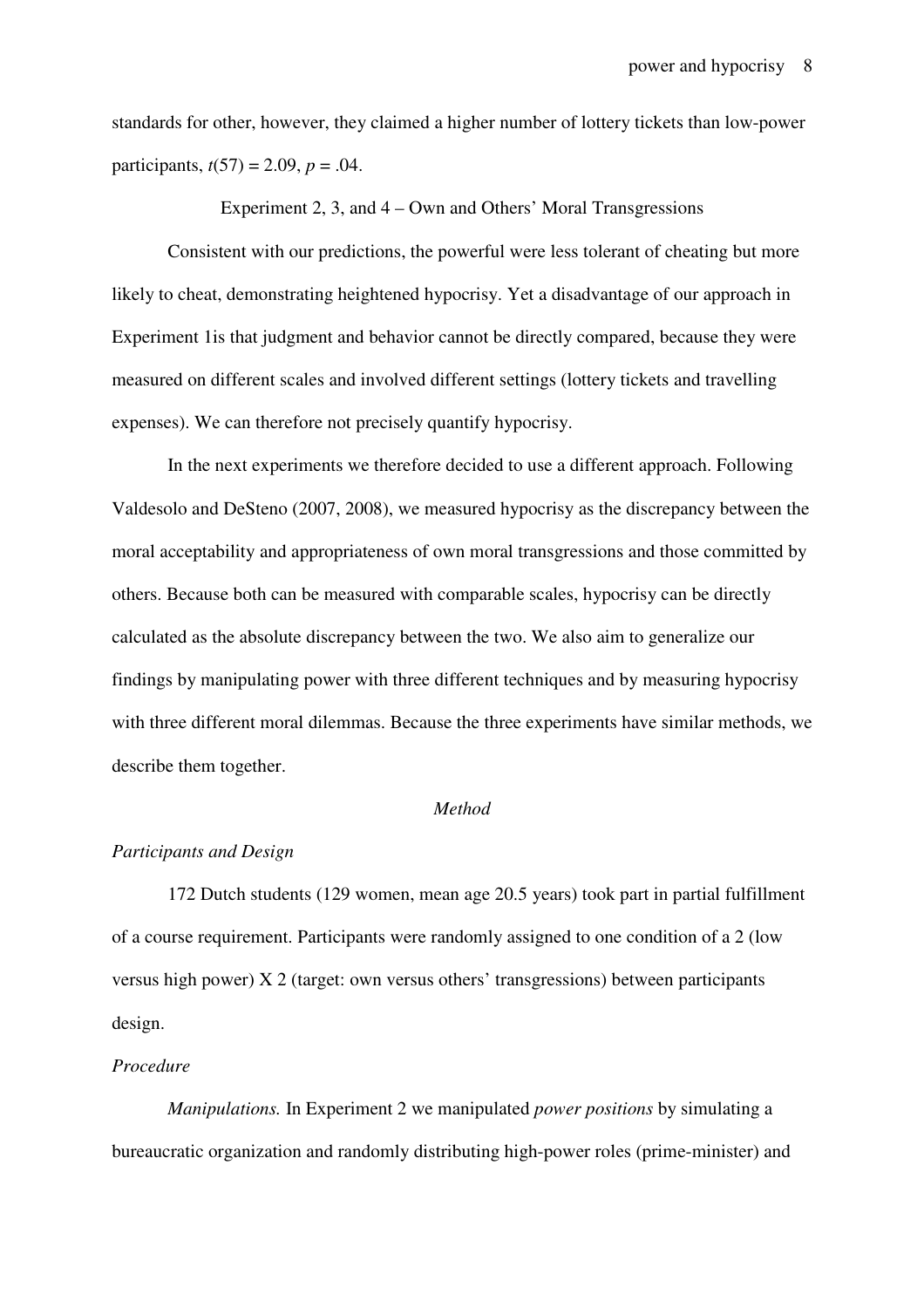low-power roles (civil servant) in a bureaucracy simulation (adapted from Anderson and Berdahl, 2002). The prime-minister could control and direct the civil servants. In Experiment 3 we again primed the *experience of power* using Experiment 1's essay manipulation . In Experiment 4 we primed the *concept of power*, using Chen, Lee-Chai, and Bargh's (2001) word-search puzzle.

*Dilemmas.* After the manipulations of power, participants were presented with a moral dilemma that was supposedly unrelated to the actual experiment. Specifically, the dilemma in Experiment 2 was about breaking *traffic* related rules and norms. Is someone who is late for an appointment, allowed to break the speed limit to make it in time, given that it is quiet on the road? In Experiment 3 we asked participants about *tax declarations*. Is it acceptable to omit from one's tax declaration additional wages that one obtained in one's spare time? In Experiment 4 the dilemma was about *keeping a stolen bike*. Is it acceptable if someone who needs a bike but has no money to buy one and who finds an abandoned bike, takes and keeps it, rather than bring it to the police? We picked these dilemmas because they all constitute serious immoral behaviors (technically, they are all legal offenses or even felonies) but they all are behaviors that many people occasionally engage in.

*Measures.* In all experiments, participants in the *others' transgression* condition were asked to what degree it would be acceptable for people to show the described behavior. Participants in the *own transgression* condition were asked to what degree they would find it acceptable if they themselves engage in the described behavior. In Experiments 2 and 3 participants answered these questions on one 9-point scale, between 1 (completely unacceptable) and 9 (fully acceptable). In Experiment 4 they answered them on four 9-point scales (acceptable, admissible, o.k., and appropriate,  $\alpha = .92$ ).

We used a mood measure (Currently I feel happy, cheerful, satisfied, sad, unhappy, dejected,  $\alpha$ 's  $> .85$ ) and a power manipulation check (I feel influential, independent, leading,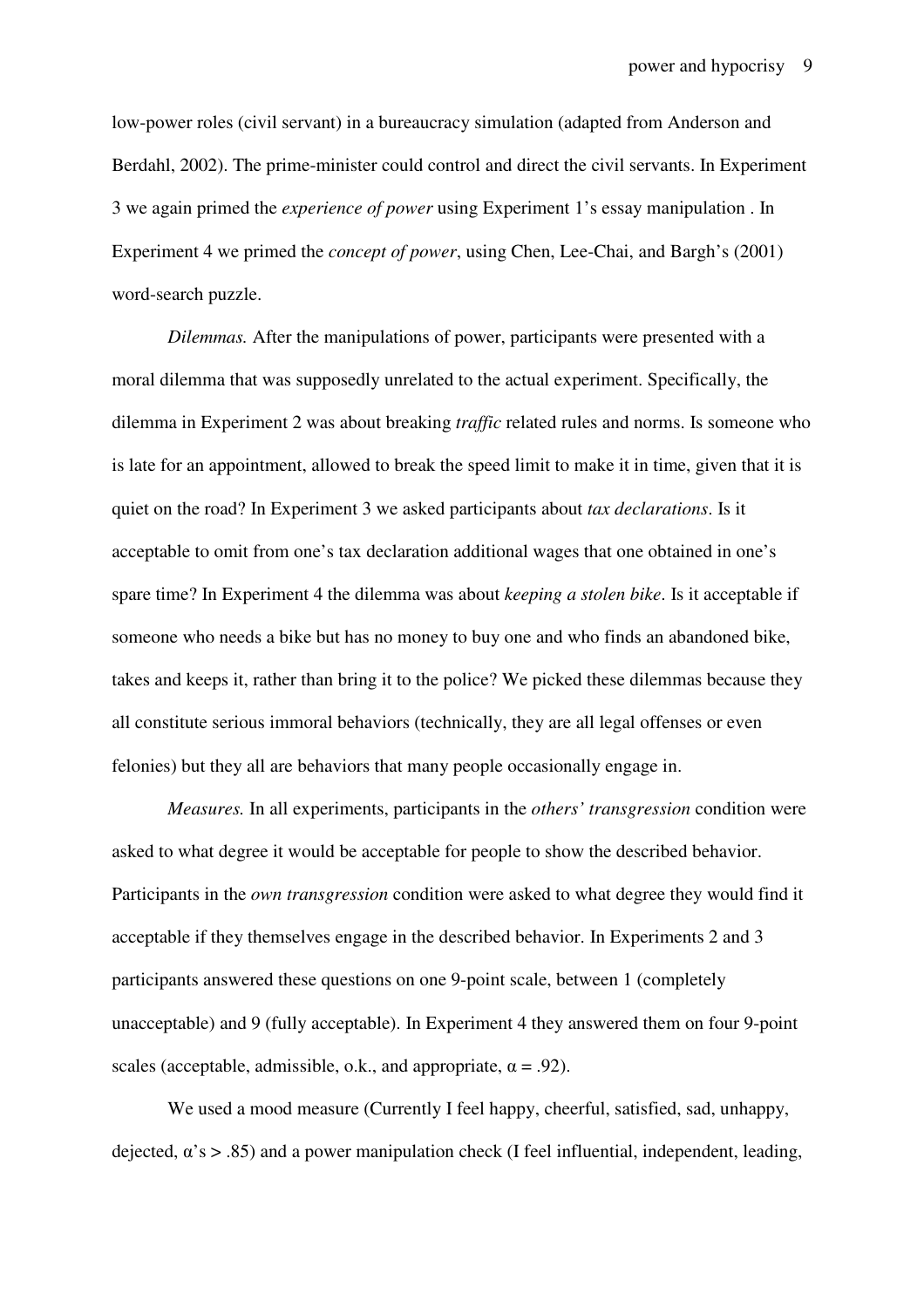dependent, unimportant, subordinate,  $\alpha$ 's  $> 0.88$ ) that have been used extensively in previous research (e.g. Lammers & Stapel, 2009).<sup>1</sup> In Experiment 2 we also checked with 4 items ( $\alpha$  = .88) that low-power participants identified equally with their role as high-power participants. We also asked in Experiment 4 about participants' thoughts of the aim of the research and found that none were aware that the puzzle manipulated power.

There were no mood effects ( $F$ 's < 1,  $p > .5$ ). The manipulation checks showed that participants felt more powerful in the high than in the low-power conditions ( $p$ 's < .001,  $\eta_p^2$ 's > .55). In Experiment 2, high and low-power participants identified equally with their roles (*p*  $= .42$ ).

#### *Results*

In all three experiments we found the same interaction pattern between power and target, which was marginally significant in Experiment 2,  $F(1, 38) = 3.53$ ,  $p = .068$ ,  $\eta_p^2 = .09$ , significant in Experiment 3,  $F(1, 68) = 9.05$ ,  $p = .004$ ,  $\eta_p^2 = .12$ , and again significant in Experiment 4,  $F(1, 70) = 8.16$ ,  $p = .007$ ,  $\eta_p^2 = .18$ . None of the main effects in any experiment was significant,  $(F<sub>s</sub> < .3, n.s.).$ 

Table 1 shows the means per condition in the three experiments, and shows the level of hypocrisy (as the discrepancy score between the two conditions) within high power and low power conditions. In all three experiments, high-power participants showed significant moral hypocrisy, independent of whether this was about speeding ( $p = .02$ ), tax dodging ( $p =$ .03), or keeping a stolen bike  $(p = .06)$ . In none of the low-power conditions did we find signs of hypocrisy. In fact, in two experiment we even found an unexpected significant effect in the opposite direction ( $p = .03$  and  $p = .04$ ), indicating that low-power participants were more lenient in their moral judgment of others' transgression than of own. We return to this finding in the General Discussion.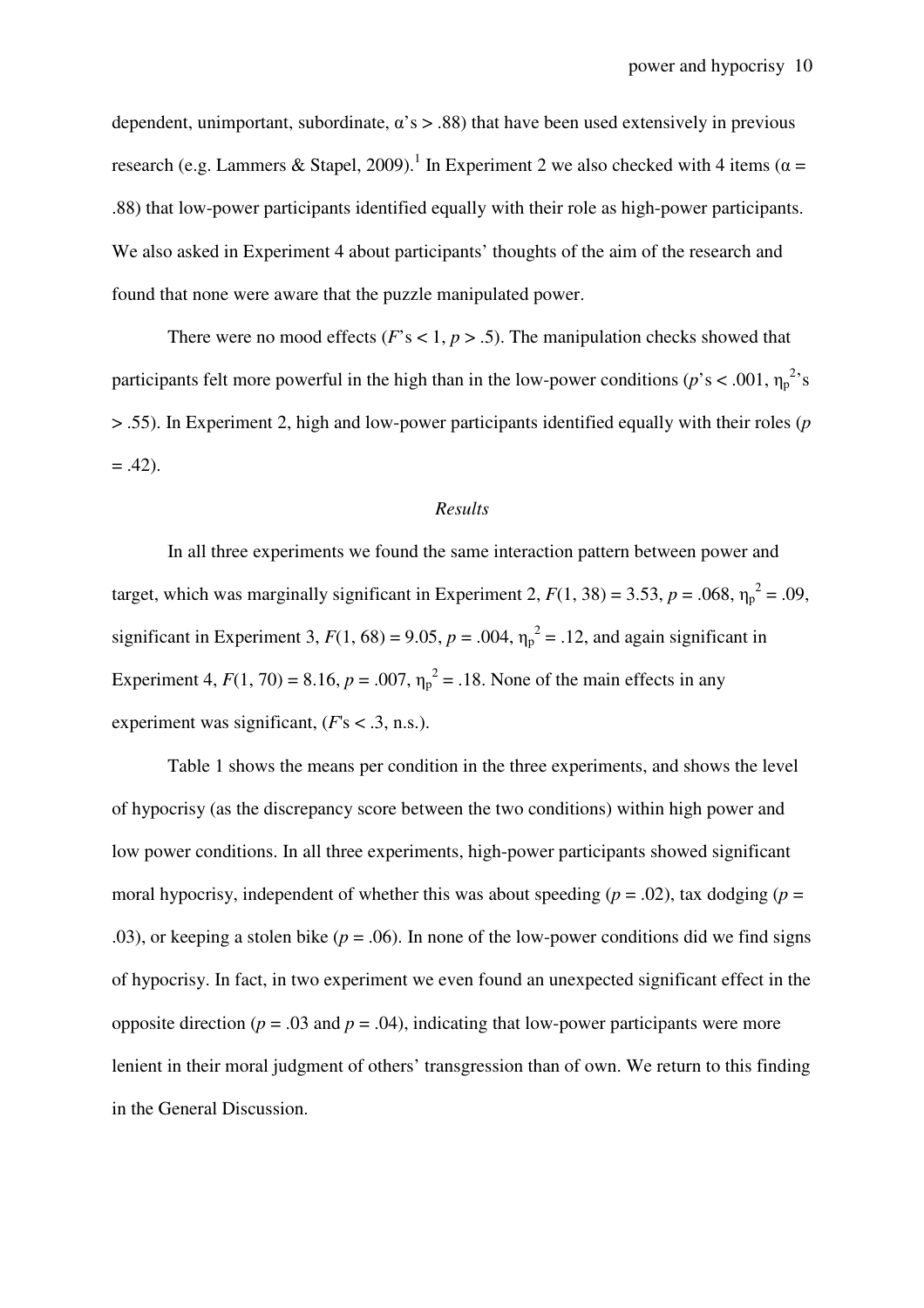An additional analysis, using the combined data of the three studies (that employed the same design and the same 9 point measure of moral acceptability) and adding study as an additional between-participants factor, confirmed that participants in the high-power conditions overall showed significant levels of moral hypocrisy,  $F(1,74) = 13.14$ ,  $p < .001$ ,  $\eta_p^2$  = .15. Low-power participants did not show moral hypocrisy; in fact they showed the abovementioned opposite effect and were more lenient in judging others' than own transgressions,  $F(1, 86) = 5.99$ ,  $p = .02$ ,  $\eta_p^2 = .08$ . Overall, high-power participants were stricter in judging others' behaviors,  $F(1,81) = 16.81$ ,  $p < .001$ ,  $\eta_p^2 = .17$ , but more lenient in judging own behavior,  $F(1,85) = 6.24$ ,  $p = .01$ ,  $\eta_p^2 = .07$ , than low-power participants.

Experiment 5 – The Moderating Effect of Illegitimacy

The previous studies consistently found that high-power participants demonstrated moral hypocrisy, whereas low-power participants never did. We proposed earlier that one of the reasons why power increases hypocrisy is because the powerful feel entitled to take more than others *and* to prescribe for others how they should behave. Accordingly, when power is disconnected from such entitlement—for example when the powerful feels that their position is illegitimate—the power-induced hypocrisy effect should be eliminated.

## *Method*

*Participants and design.* 105 Dutch students (82 women, mean age 19.8 years) participated in the experiment in partial fulfillment of a course requirement. Participants were randomly assigned to one condition of a 2 (power)  $X$  2 (legitimacy)  $X$  2 (dilemma frame) between participants design.

*Procedure.* We manipulated power and its legitimacy using an adapted experiential power prime. Half of the participants were asked to write about an experience in which they enjoyed an experience of legitimate high or low power, meaning that the participant believed that he or she was entitled to that powerful or powerless position. The other half of the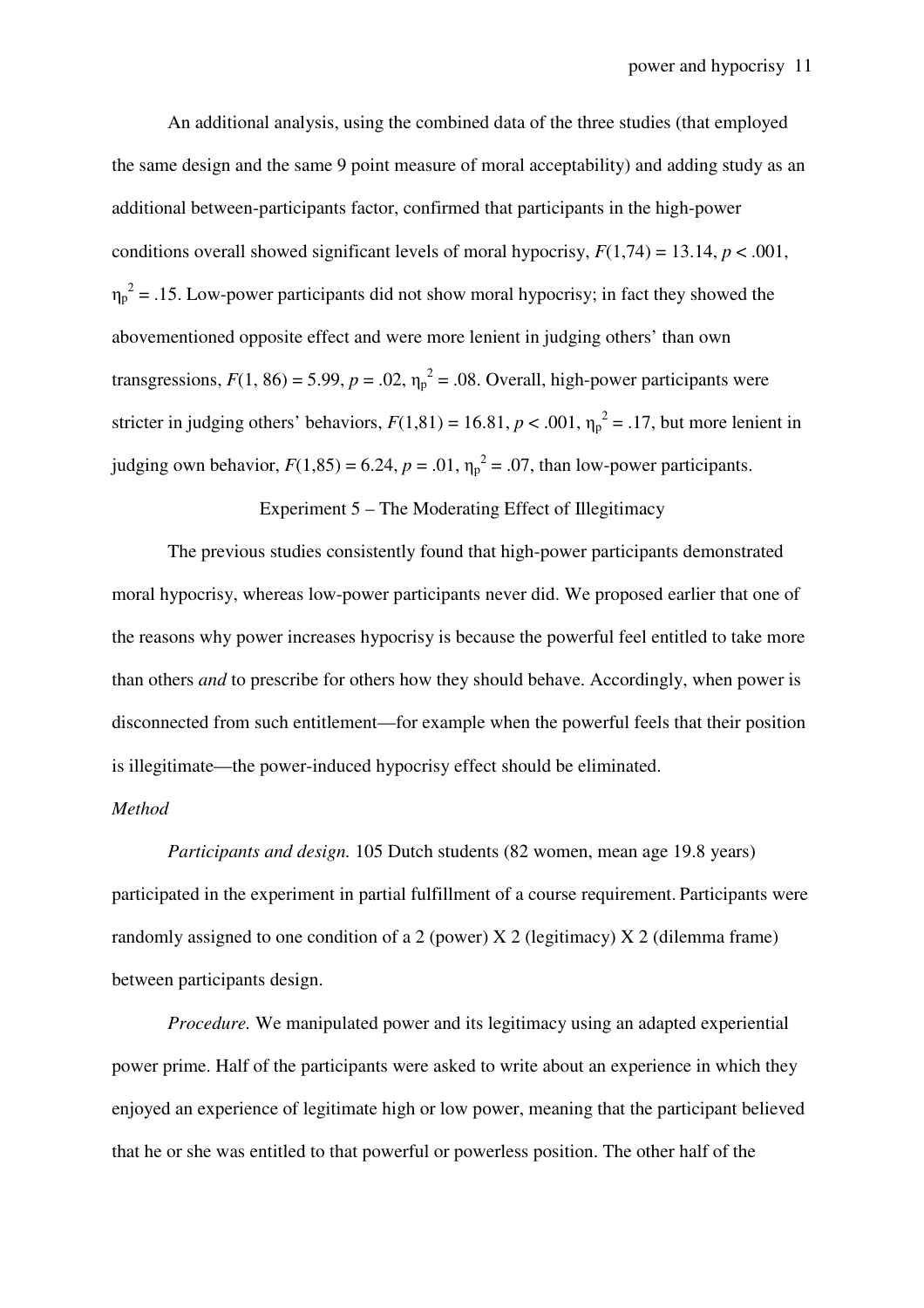participants were instructed to write about an experience of illegitimate (high or low) power, meaning that they personally believed they were not entitled to that position (see Lammers et al., 2008 for details).

We next used the same bike dilemma as in Experiment  $4.<sup>2</sup>$  Finally, we used identical measures of mood ( $\alpha = .89$ ), and a manipulation check of power ( $\alpha = .97$ ) and legitimacy ( $\alpha =$ .97). Our manipulation checks showed that we successfully induced feelings of high and low power,  $F(1, 97) = 232.61$ ,  $p < .001$ ,  $\eta_p^2 = .71$ , that were seen as either legitimate or not,  $F(1, 97)$  $(97) = 59.05, p < .001, \eta_p^2 = .38.$ 

#### *Results*

We found the predicted three-way interaction effect between power, legitimacy and judgment/behavior,  $F(1, 97) = 6.42$ ,  $p = .01$ ,  $\eta_p^2 = .06$ . As can be seen in Table 2, under conditions of legitimacy we replicated the finding that the powerful showed moral hypocrisy, manifested in a discrepancy between their judgment of own and others' transgressions ( $p =$ .06). Importantly, however, illegitimate power did not cause moral hypocrisy. In fact, we again found the reverse  $(p = .01)$ . Both low-power conditions did not show moral hypocrisy.

 Further analyses showed that the above three-way interaction effect was fully mediated by the experienced feelings of power and legitimacy (measured by the manipulation checks). Adding the interaction between measured power, measured legitimacy and target (that was highly significant,  $\beta = -0.50$ ,  $p = 0.04$ ), reduced the three-way interaction effect to non-significance,  $\beta = -0.22$ ,  $p = 0.41$ , see Table 3. Finally, although we found that mood (measured as before) was associated with more moral leniency  $(p = .02)$ , controlling for mood did not affect the results.

## General Discussion

Across five experiments, irrespective of how power was manipulated or hypocrisy measured, we found strong evidence that the powerful are more likely to engage in moral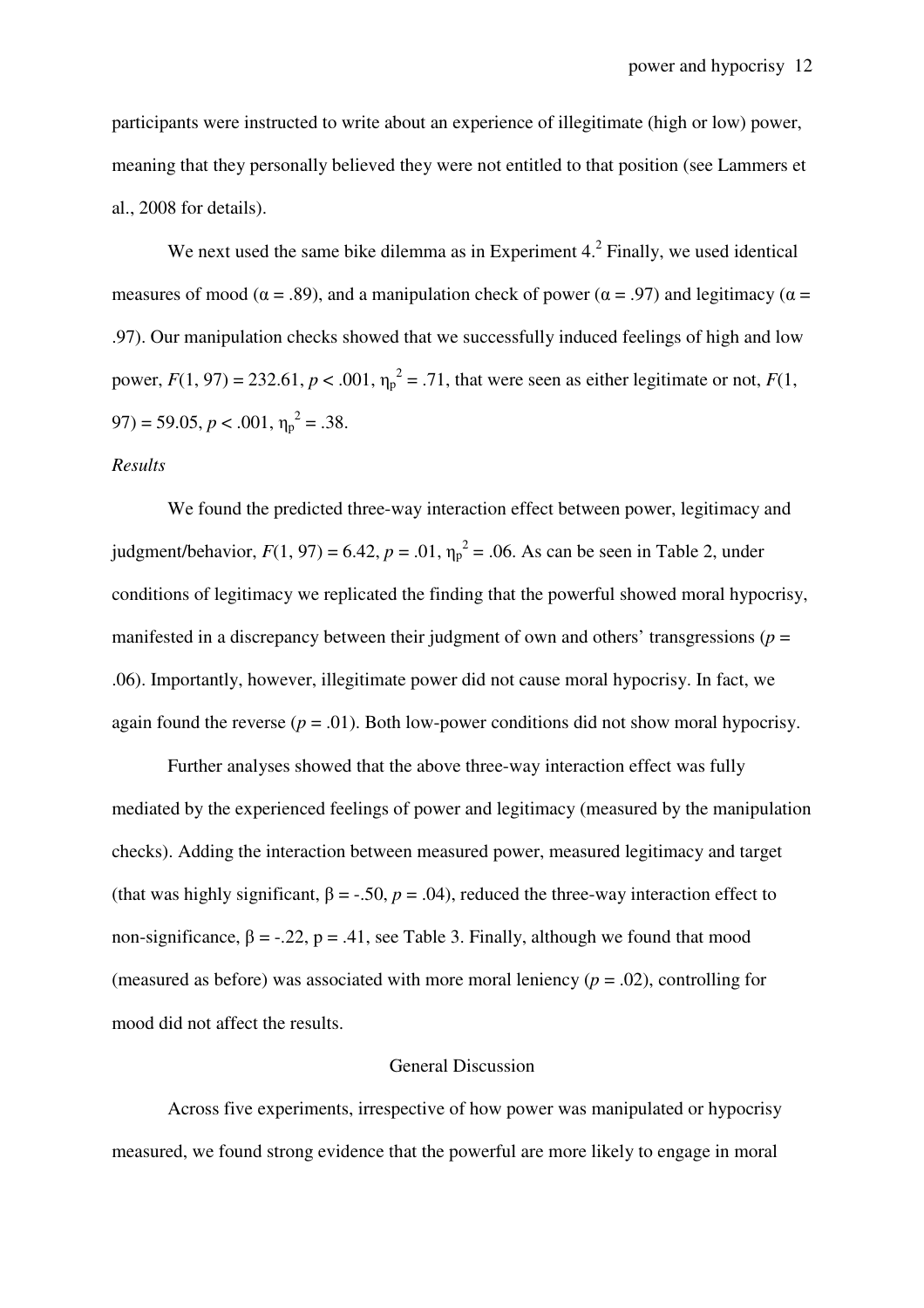hypocrisy than those lacking power. In Experiment 1 when we measured the discrepancy between moral judgments and actual immoral behavior, the powerful engaged in more immoral behavior but found such behavior less acceptable, than low-power participants. In Experiments 2 to 5, we measured the discrepancy between the acceptability of one's own moral transgression and those committed by others. The former method has the advantage that it measures actual behavior, but it does not allow for computing an absolute degree of hypocrisy through a precise discrepancy. Across these experiments, the powerful judged their own moral transgressions more acceptable but the same transgressions committed by others less acceptable compared to low-power participants. Accordingly, across all the studies, only the powerful showed hypocrisy, producing a significant difference between the acceptability of other's versus their own transgressions. We found this irrespective of whether the behavior constituted something mildly inappropriate (cheating for extra lottery tickets) or something very inappropriate, such as a legal offense or a felony. Our final study demonstrated the crucial role of entitlement: only when power is experienced as legitimate, earned and entitled is moral hypocrisy a likely result. If power is not experienced as such, then the moral hypocrisy effect disappears.

#### *Hypercrisy*

In Experiments 3 and 4, we unexpectedly found that low-power participants were in fact stricter in judging their own transgressions than in judging others'. This effect could be termed *hypercrisy,* meaning that people are too—rather than insufficiently—critical on themselves.<sup>3</sup> Given that moral hypocrisy is typically portrayed as a fundamental and deepseated phenomenon (Valdesolo & DeSteno, 2007, 2008) this effect is surprising. We do note, however, that the hypocrisy-effect (among high-power participants) appears to be markedly stronger than the hypercrisy-effect (among low-power participants). After all, the size of the latter effect was only statistically significant in Experiments 3 and 4. Also, in the overall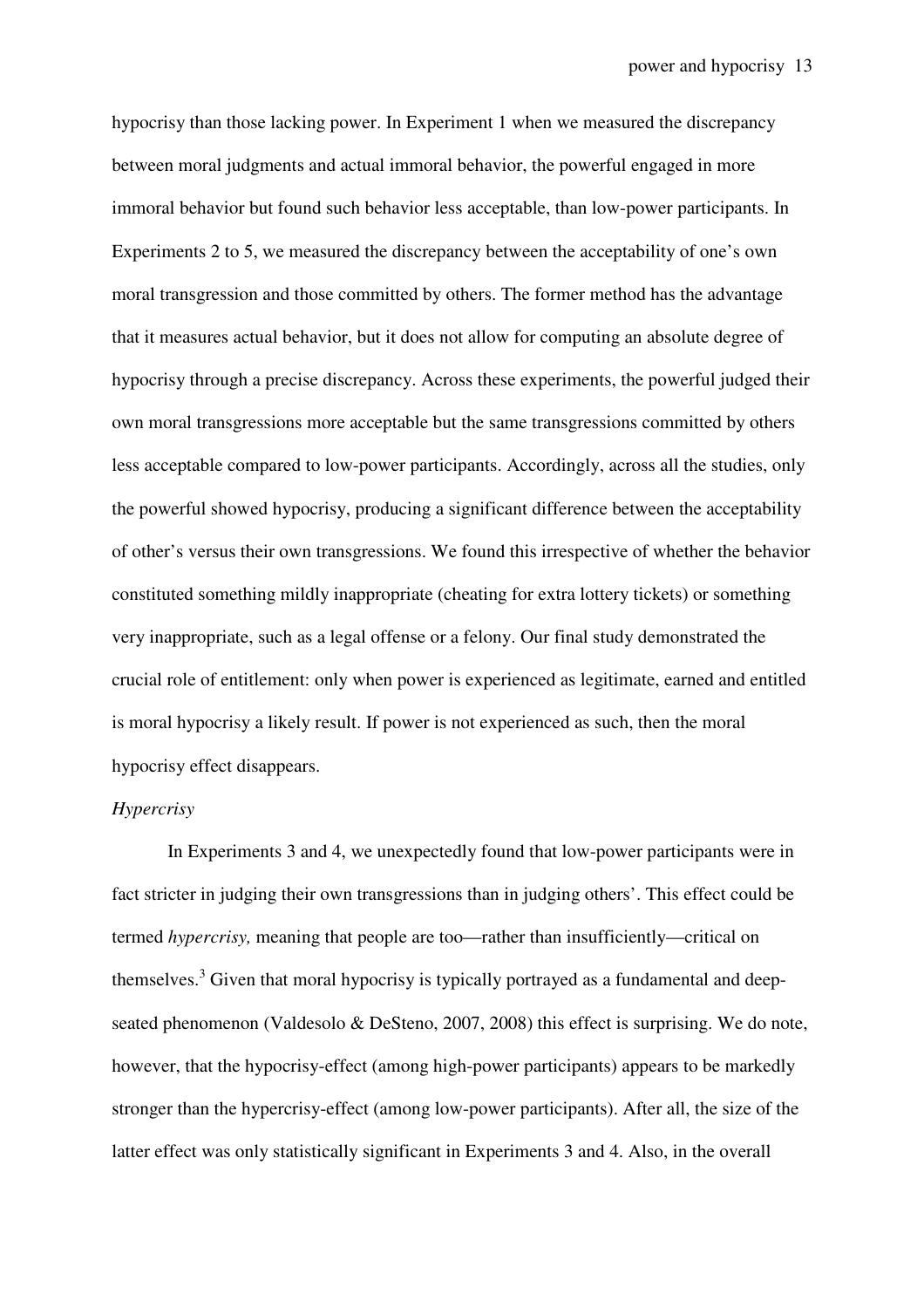analysis the hypocrisy effect size (among high-power participants) was much larger than the hypercrisy effect size (among low-power participants). This might be caused by the fact that by default people tend toward hypocrisy, because of self-interest and motivated reasoning (Batson & Thompson, 2001). If the experience of decreased power makes people less critical on others and more critical of the self, it first needs to overcome this base-line tendency. In contrast, the effect of elevated power builds on an already existing difference. Hypercrisy is therefore probably a less common effect than hypocrisy. Yet when it occurs, it mainly occurs among the powerless or when the powerful clearly lack legitimacy.

#### *Social Inequality*

As a rule, human societies are unequal (Leavitt, 2005; Magee & Galinsky, 2008). Even egalitarian democracies are made up of a large group of powerless have-nots and a small group of powerful haves (Mills, 1956). A question that lies at the heart of the social sciences is how this status-quo is defended and how the powerless come to accept their disadvantaged position. The typical answer is that the state and its rules, regulations, and monopoly on violence coerce the powerless to do so (Weber, 1948). But this cannot be the whole answer: Social order rests on more than fear of the law's reach (Arendt, 1951).

One explanation is that there exists a general acceptance for inequality among social groups, not only among the powerful, but also among the powerless, in order to produce social harmony (Sidanius, Levin, Federico, & Pratto, 2001). Working class people embrace ideologies that seem fair but actually reinforce the status-quo (Gramsci, 1971). Members of low-status groups show outgroup favoritism and hold negative stereotypes about their own group's abilities (Jost & Banaji, 1994). All these and others findings show that the protection of social inequality is not something necessarily imposed by one group and resisted by the other. Rather, the stability of the system comes from within, in the sense that even the victims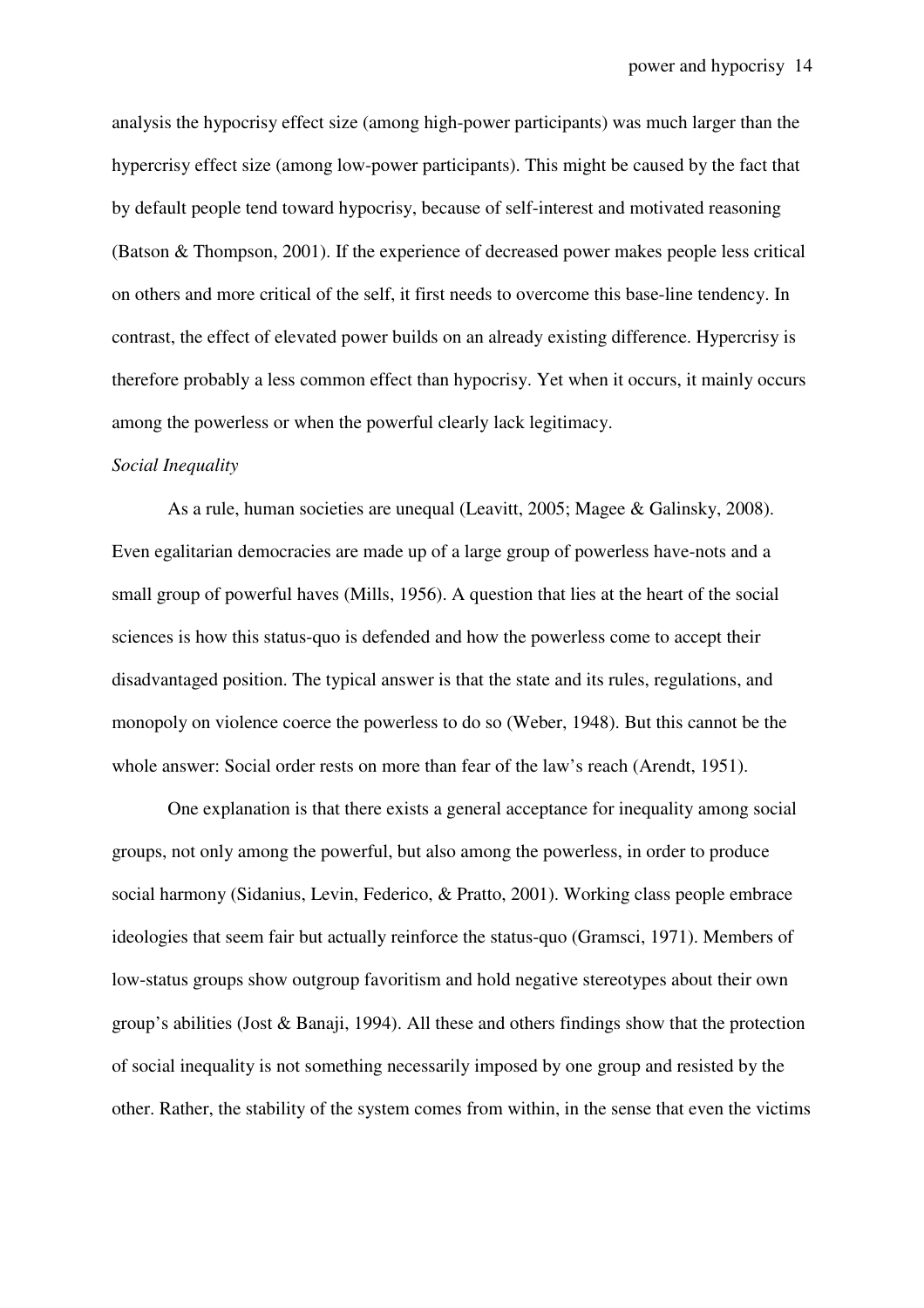of that system contribute to its acceptance (Foucault, 1979/1991; Jost, Banaji, & Nosek, 2004).

Our findings support these notions that the powerless collaborate in reproducing social inequality. The powerful impose more normative restraints on others, but believe they themselves can act with less restraint. The less powerful, in contrast, are less inclined to impose norms on others, but more rigidly follow these themselves. This means that people with power not only take what they want because they can do so unpunished, but also because they intuitively feel they are entitled to do so. Conversely, people who lack power not only fail to get what they need because they are disallowed to take it, but also because they intuitively feel they are not entitled to it. Further, we found these effects even after minimal, unaware lexical priming manipulations. This suggests that these inequality reinforcing processes may be at least partially automatic.

Our last experiment, however, found that the spiral of inequality can be broken, if the illegitimacy of the power-distribution is revealed. One way to undermine the legitimacy of authority is open revolt, but a more subtle way in which the powerless might curb selfenrichment by the powerful is by tainting their reputation, for example by gossiping (Keltner, Van Kleef, Chen, & Kraus, 2008). If the powerful sense that their unrestrained selfenrichment leads to gossiping, derision, and the undermining of their reputation as conscientious leaders, then they may be inspired to bring their behavior back to their espoused standards. If they fail to do so, they may quickly lose their authority, reputation, and— eventually—their power.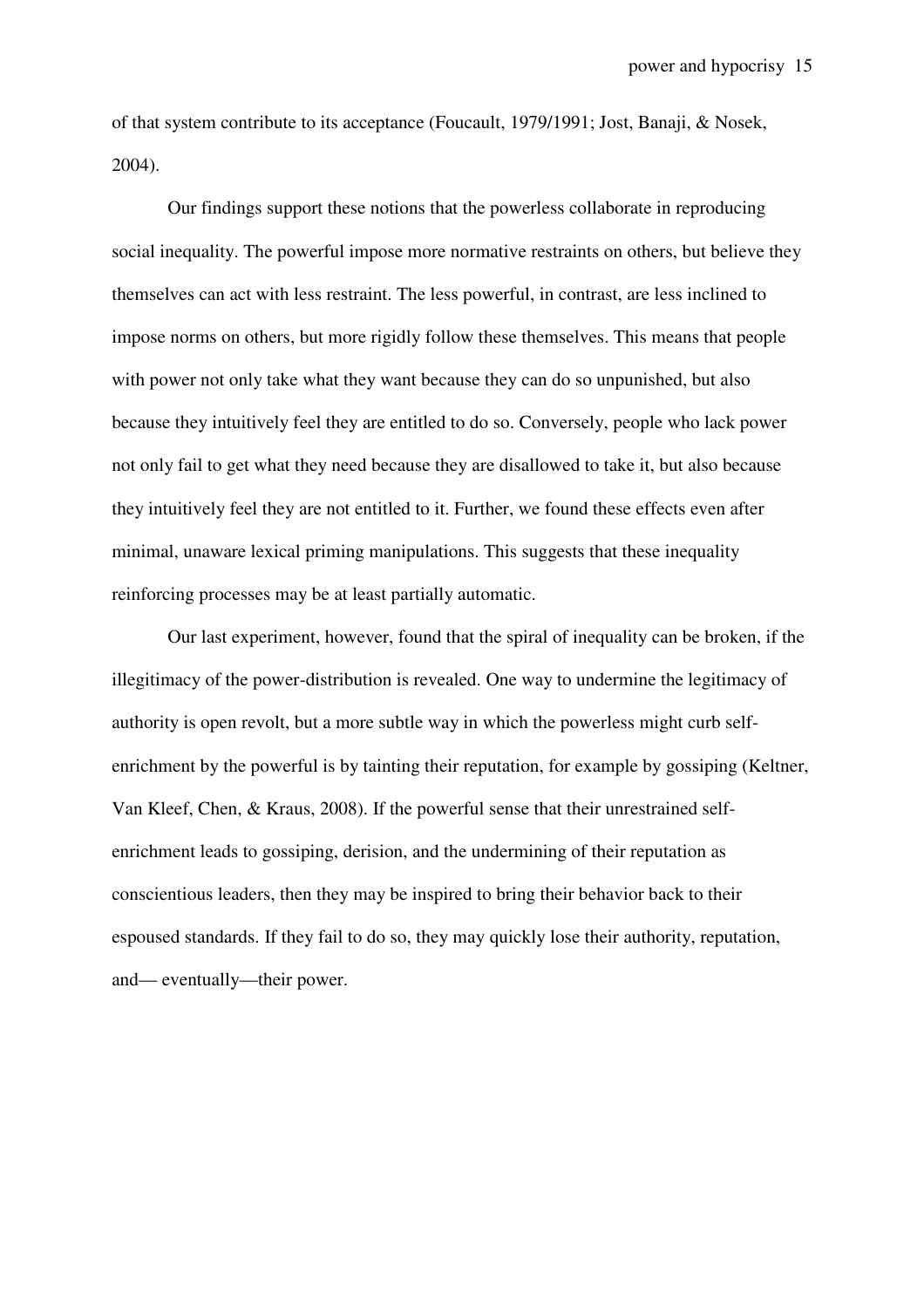#### References

- Anderson, C. & Berdahl, J. L. (2002). The experience of power: Examining the effects of power on approach and inhibition tendencies. *Journal of Personality and Social Psychology, 83,* 1362-1377.
- Arendt, H. (1951). *The origins of totalitarianism*. New York: Harcourt, Brace and World.
- Bargh, J. A., Raymond, P., Pryor, J. B., & Strack, F. (1995). Attractiveness of the underling: An automatic power  $\rightarrow$  sex association and its consequences for sexual harassment and aggression. *Journal of Personality and Social Psychology*, *68*, 768-781.
- Batson, C.D., Kobrynowicz, D., Dinnerstein, J.L., Kampf, H.C., & Wilson, A.D. (1997). In a very different voice: Unmasking moral hypocrisy. *Journal of Personality and Social Psychology*, *72*, 1335–1348.
- Batson, C.D., & Thompson, E.R. (2001). Why don't moral people act morally? Motivational Considerations. *Current Directions in Psychological Science*, *10*, 54 - 57.
- Batson, C.D., Thompson, E.R., Seuferling, G., Whitney, H., & Strongman, J. (1999). Moral hypocrisy: Appearing moral to oneself without being so. *Journal of Personality and Social Psychology*, *77*, 525–537.
- Chaurand, N., & Brauer, M. (2008). What determines social control? People's reactions to counternormative behaviors in urban environments. *Journal of Applied Social Psychology*, 38, 1689-1715.
- Chen, S., Lee-Chai, A. Y., & Bargh, J. A. (2001). Relationship orientation as moderator of the effects of social power. *Journal of Personality and Social Psychology*, *80*, 183- 187.
- DePaulo, B. M., & Friedman, H. S. (1998). Nonverbal communication. In D. Gilbert, S. T. Fiske, & G. Lindzey (Eds.), *Handbook of social psychology* (4th ed., Vol. 2, pp. 3– 40). New York: McGraw-Hill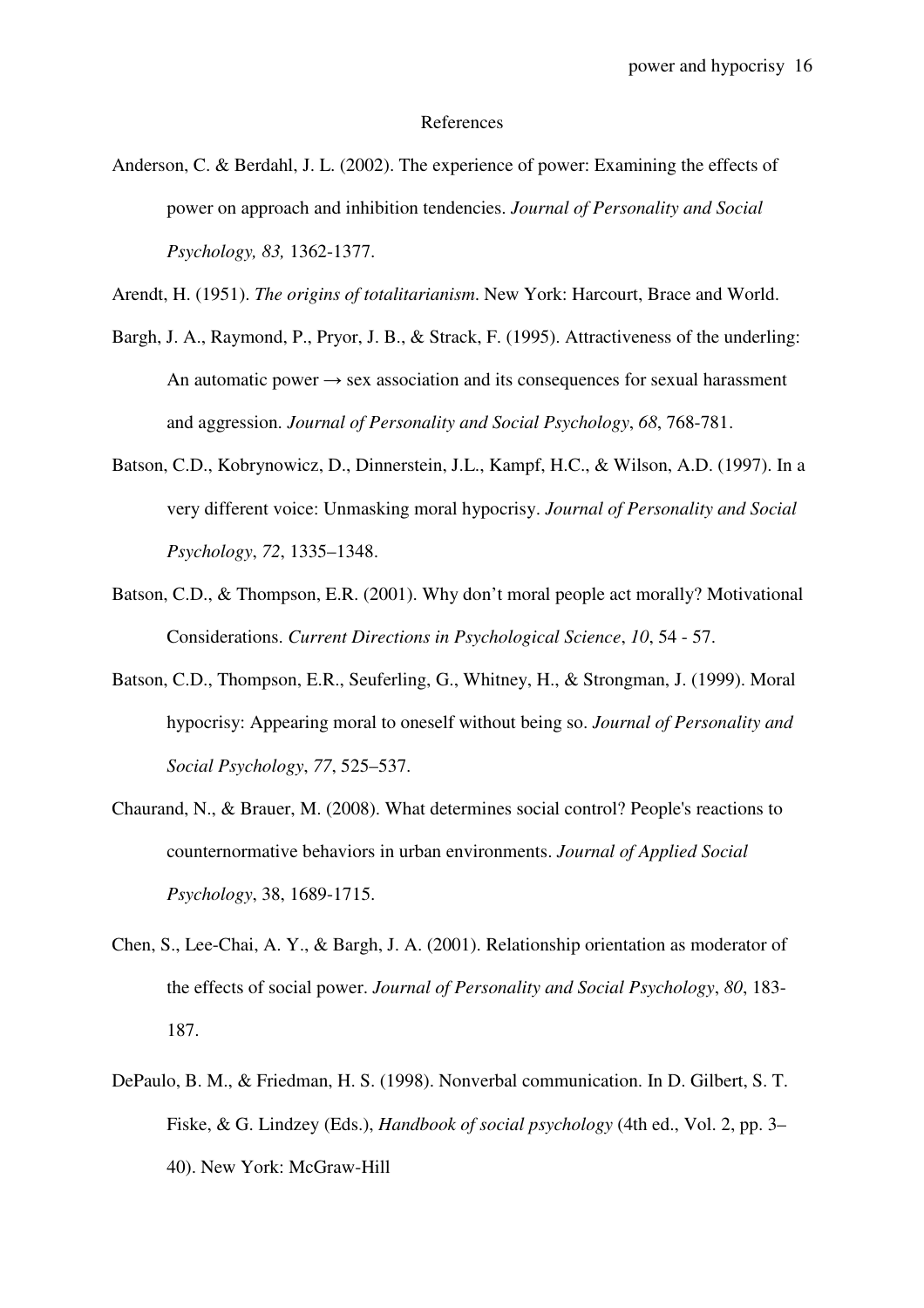- De Waal, F. (1983). *Chimpanzee politics: Power and sex among apes*. London: Jonathan Cape.
- Emerson, R. M. (1962). Power-dependence relations. *American Sociological Review, 27*, 31- 41.
- Fischbacher, U., & and Heusi, F. (2008). *Lies in Disguise. An experimental study on cheating*, Working Paper, Thurgau Institute of Economics.
- Foucault, M. (1991) *Discipline and punish: The Birth of the Prison*. New York : Vintage Books. (Original work published 1979).
- Foucault, M., & Gordon, C. (1980). *Power/knowledge*. New York: Pantheon Books.
- Galinsky, A. D., Gruenfeld, D. H, & Magee, J. C. (2003). From power to action. *Journal of Personality and Social Psychology, 85*, 453-466.
- Galinsky, A. D., Magee, J. C., Gruenfeld, D. H, Whitson, J., & Liljenquist, K. A. (2008). Social power reduces the strength of the situation: Implications for creativity, conformity, and dissonance. *Journal of Personality and Social Psychology, 95,* 1450- 1466*.*
- Gilbert, D. T., & Jones, E. E. (1986). Exemplification: The self-presentation of moral character. *Journal of Personality, 54,* 593-615.
- Gramsci, A. (1992). *Prison notebooks.* (J.A. Buttigieg, Trans.). New York: Columbia University Press.
- Guinote, A. (2007). Power and goal pursuit. *Personality and Social Psychology Bulletin 33,*  1076-1087
- Jost, J.T., & Banaji, M.R. (1994). The role of stereotyping in system-justification and the production of false consciousness. *British Journal of Social Psychology, 33,* 1-27.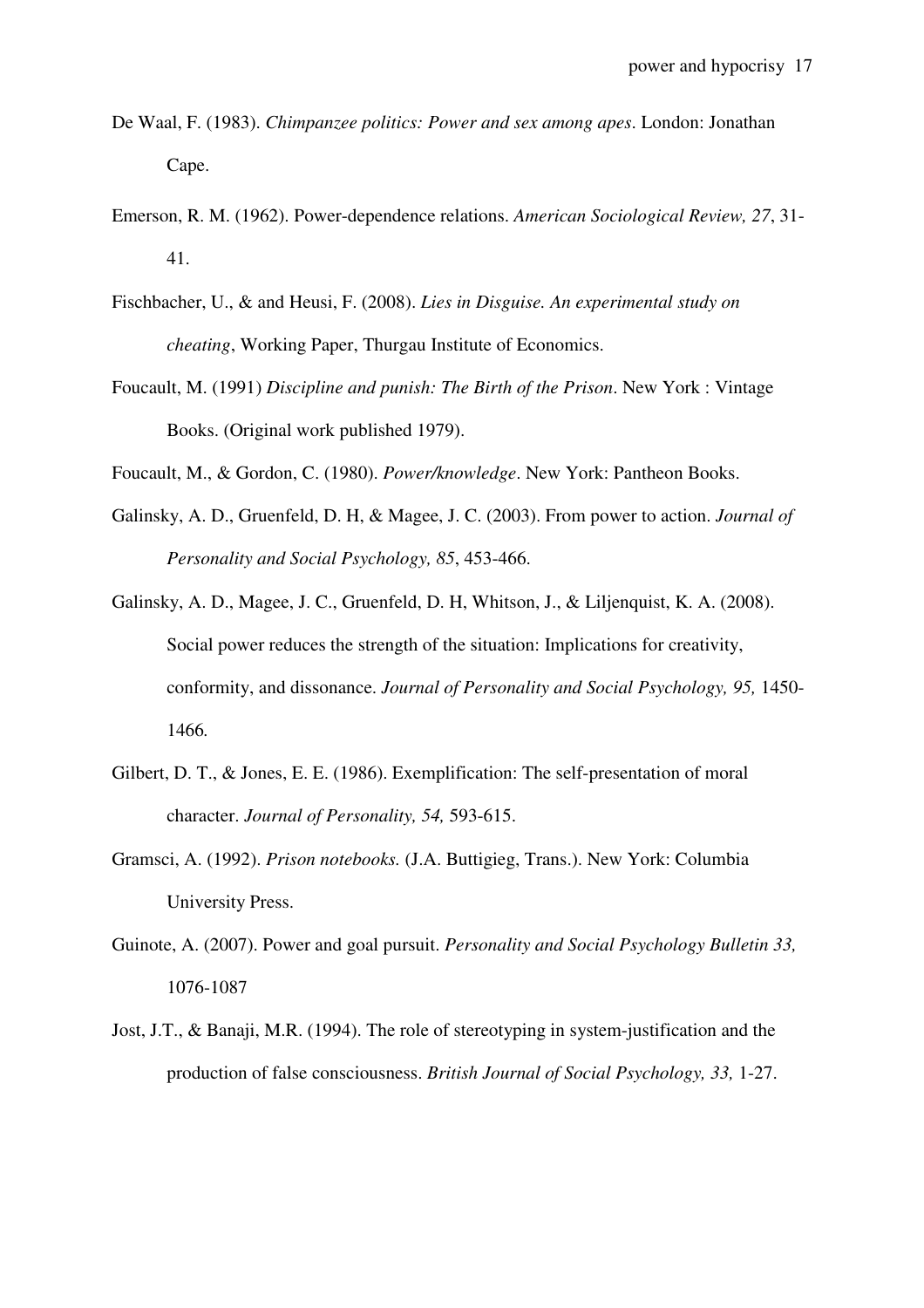Jost, J.T., Banaji, M.R., & Nosek, B.A. (2004) A decade of system justification theory: Accumulated evidence of conscious and unconscious bolstering of the status-quo. *Political psychology, 25,* 6, 881-919.

- Kanagaretnam, K., Lobo, G.J., & Mohammad, E. (2008). Determinants and consequences of large CEO pay. *International Journal of Accounting and Finance*, *1,* 61 - 82.
- Keltner, D., Gruenfeld, D. H, & Anderson, C. (2003). Power, approach, and inhibition. *Psychological Review, 110,* 265-284.
- Keltner, D., Van Kleef, G.A., Chen, S., & Kraus, M.W. (2008) A reciprocal influence model of social power: Emerging principles and lines of inquiry. *Advances in Experimental Social Psychology, 40,* 151-192.
- Lammers, J., Galinsky, A.D., Gordijn, E.H., & Otten, S. (2008). Illegitimacy moderates the effects of power on approach. *Psychological Science*, *19,* 558-564
- Lammers, J., & Stapel, D.A. (2009). How power influences moral thinking. *Journal of Personality and Social Psychology, 97,* 279-289.
- Leavitt, H.J. (2005). *Top down: Why hierarchies are here to stay and how to manage them more effectively.* Boston, MA: Harvard Business School Press.
- Magee, J.C., & Galinsky, A.D. (2008). Social hierarchy: The self-reinforcing nature of power and status. *Academy of Management Annals, 2,* 351-398.

Mills, C.W. (1956). *The power elite*. Oxford: Oxford University Press.

- Overbeck, J. R. (2009). Concepts, domains and historical perspectives on power. In Guinote, A., Vescio, T. (Ed.), *The Social Psychology of Power.* Working paper.
- Runciman, D. (2008). *Political hypocrisy: The mask of power, from Hobbes to Orwell and beyond*. Princeton: Princeton University Press.
- Sidanius, J., Levin, S., Federico, C., & Pratto, F. (2001). Legitimizing ideologies: The social dominance approach. In J. T. Jost & B. Major (Eds.), *The psychology of legitimacy:*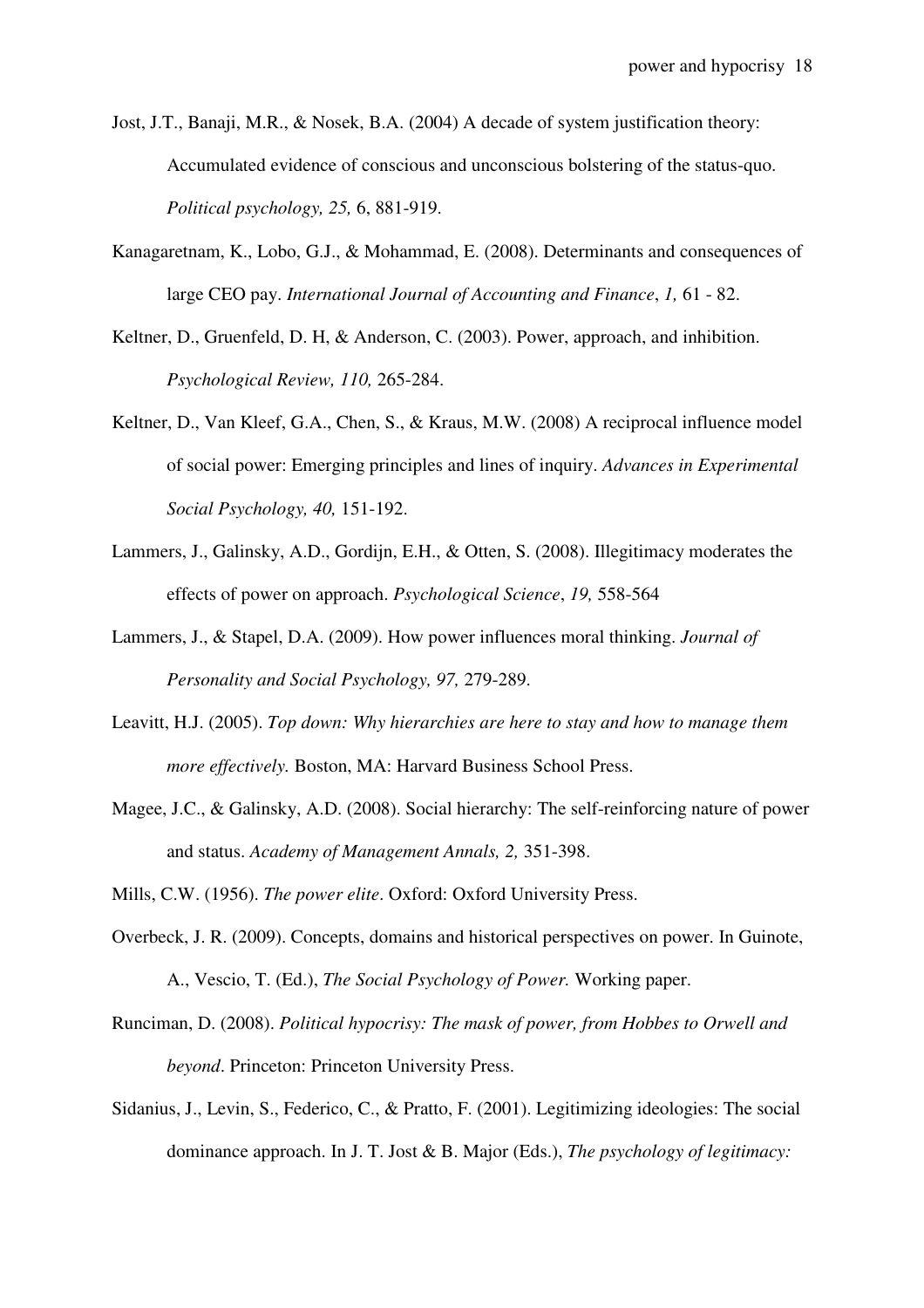*Emerging perspectives on ideology, justice, and intergroup relations* (pp. 307–331). New York: Cambridge University Press.

- Smith, P. K., & Bargh, J. A. (2008). Nonconscious effects of power on basic approach and avoidance tendencies. *Social Cognition*, 26, 1-24.
- Stone, J., Wiegand, A.W., Cooper, J., & Aronson, E. (1997). When exemplification fails: Hypocrisy and the motive for self-integrity. *Journal of Personality and Social Psychology*, *72,* 54-65.
- Thibaut, J. W., & Kelley, H. H. (1959). *The social psychology of groups*. New York: Wiley & Sons, Inc.
- Valdesolo, P., & DeSteno, D. (2007) Moral hypocrisy: Social groups and the flexibility of virtue. *Psychological Science, 18,* 689–690
- Valdesolo, P., & DeSteno, D. (2008). The duality of virtue: Deconstructing the moral hypocrite. *Journal of Experimental Social Psychology, 44*, 1334-1338.
- Van Kleef, G. A., Oveis, C., Van der Löwe, I., LuoKogan, A., Goetz, J., & Keltner, D. (2008). Power, distress, and compassion: Turning a blind eye to the suffering of others. *Psychological Science, 19*, 1315-1322.
- Weber, M. (1948). Class, status and party. In H. Gerth, & C.W. Mills (Eds.) *Essays from Max Weber*, New York: Routledge.
- Yzerbyt, V., Schadron, G., Leyens, J.-Ph., & Rocher, S. (1994). Social Judgeability: The impact of meta-informational cues on the use of stereotypes. *Journal of Personality and Social Psychology, 66*, 48-55.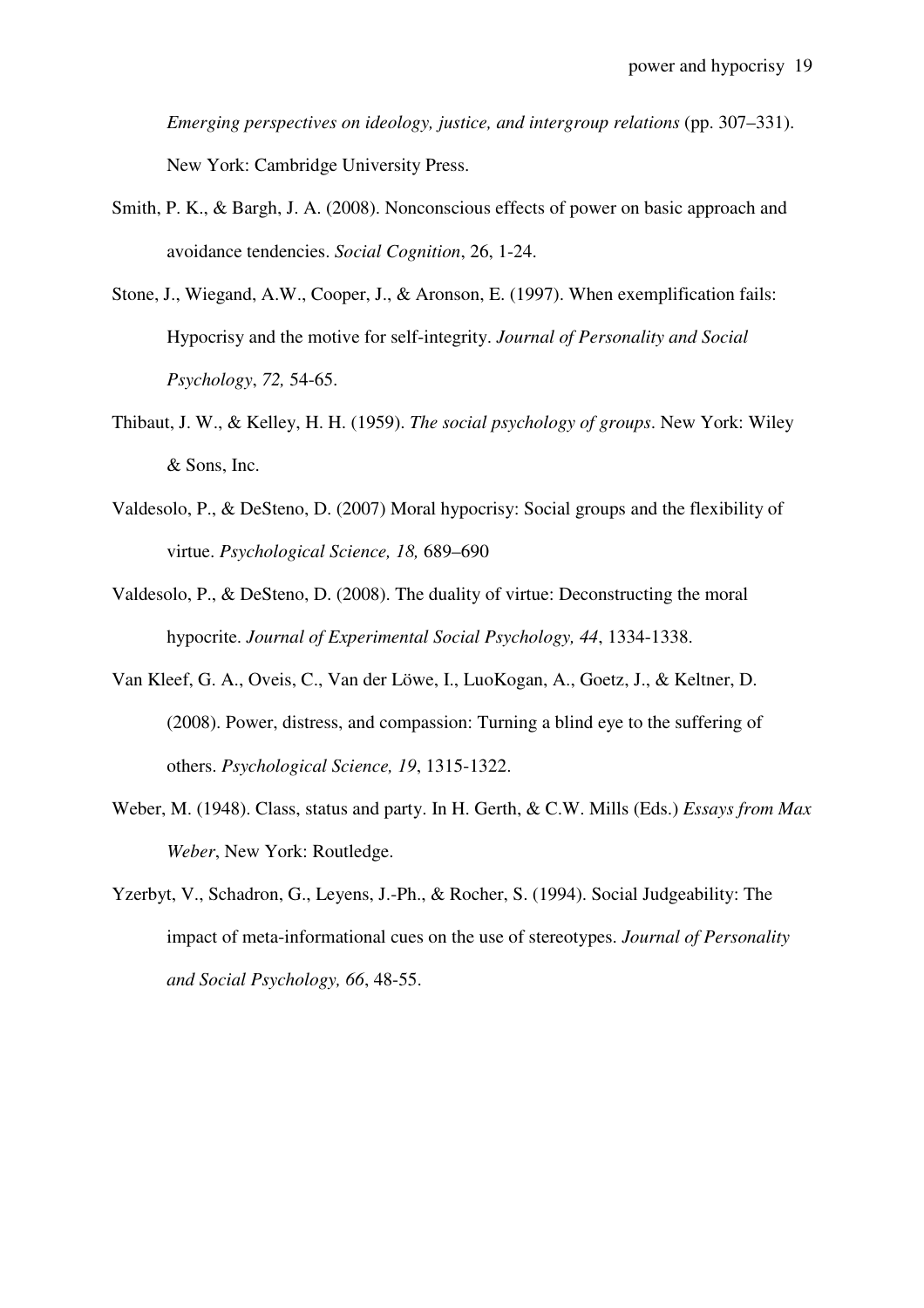



Figure 1. Results of Experiment 1. Bars show means +/- 1 Standard Error. Dark bars and the left Y-axis indicate judgment scores (whether it is morally acceptable to cheat), light bars and the right Y-axis indicate behavior (whether participants do cheat). The bars show the means for judgment and behavior between conditions, using the unstandardized means.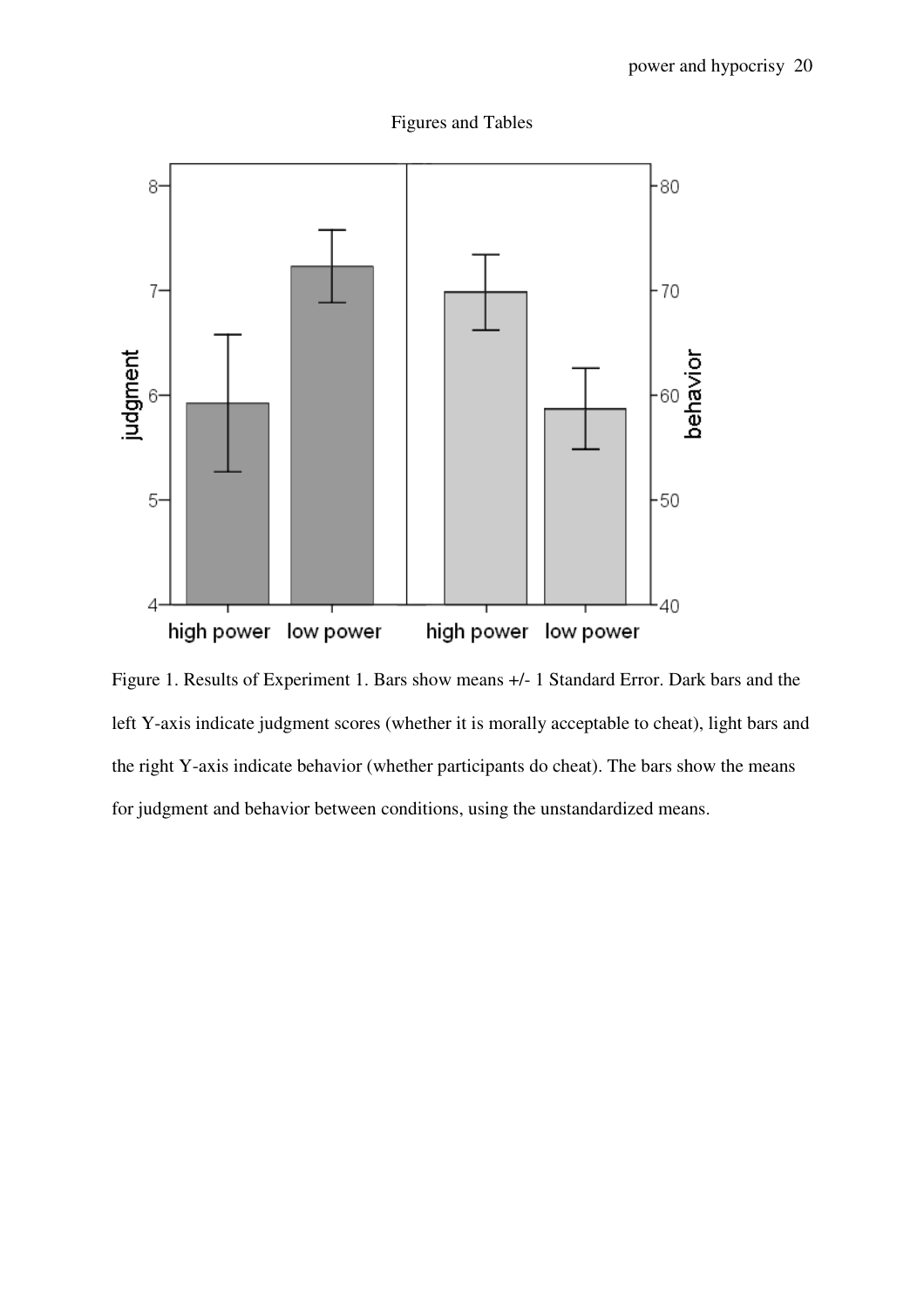Table 1. Overview of results of Experiments 2 - 4. Indicated are means in judgment frame and behavior frame conditions, after priming with low or high power. Hypocrisy (in bottom rows) is computed as the difference between judgment and behavior. Comparisons within judgments and behavior frame conditions are made horizontally and indicated with sub- and superscripts.

|                       | Experiment 2        |                   | Experiment 3        |                             | Experiment 4      |                       |  |
|-----------------------|---------------------|-------------------|---------------------|-----------------------------|-------------------|-----------------------|--|
| Manipulation:         | Power roles         |                   |                     | <b>Experiential priming</b> |                   | Concept priming       |  |
| Dilemma:              | Speeding on highway |                   |                     | Tax dodging                 |                   | Keeping a stolen bike |  |
| Condition:            | High power          | Low power         | High power          | Low power                   | High power        | Low power             |  |
| Own transgression     | 7.63(0.92)          | 7.23(1.24)        | 7.57 $(1.08)^b$     | $6.84 (1.55)^{a}$           | 4.43 $(1.79)^b$   | $3.16(1.93)^{a}$      |  |
| Others' transgression | 6.33 $(1.43)_{a}$   | 7.33 $(0.87)_{b}$ | $6.63$ $(1.64)_{a}$ | 7.70 $(1.02)_{b}$           | 2.93 $(1.64)_{a}$ | 4.70 $(1.51)_{b}$     |  |
|                       | $\Delta = 1.30$     | $\Delta$ = -.10   | $\Delta = .94$      | $\Delta = -.86$             | $\Delta = 1.50$   | $\Delta$ = -1.54      |  |
| Difference:           | $t(38) = 2.40$      | $t(38) = -.20$    | $t(84) = 2.21$      | $t(84) = -2.20$             | $t(38) = 1.94$    | $t(38) = -2.10$       |  |
|                       | $p = .02$           | n.s.              | $p = .03$           | $p = .03$                   | $p = .06$         | $p = .04$             |  |
| Hypocrisy:            | hypocrisy           | none              | hypocrisy           | hypercrisy                  | hypocrisy         | hypercrisy            |  |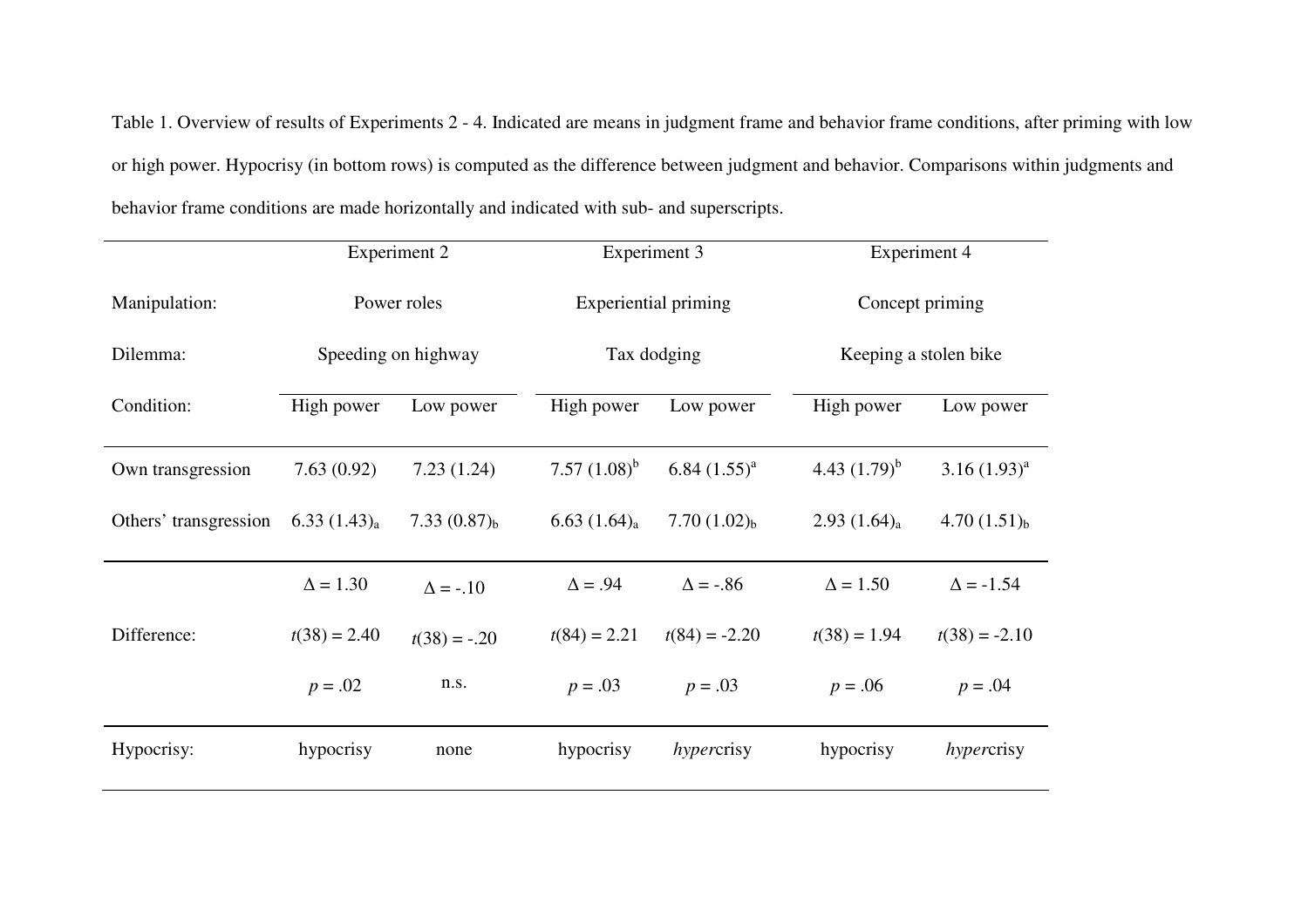| Legitimacy:           | Legitimate      |                 | Illegitimate     |                 |
|-----------------------|-----------------|-----------------|------------------|-----------------|
| Power:                | High power      | Low power       | High power       | Low power       |
| Own transgression     | 6.90(1.85)      | 4.38(2.22)      | 3.87(2.13)       | 4.29(2.81)      |
| Others' transgression | 5.09(1.64)      | 4.69(2.50)      | 6.00(1.77)       | 5.07(2.37)      |
|                       | $\Delta = 1.81$ | $\Delta$ = -.31 | $\Delta$ = -2.13 | $\Delta = -.79$ |
| Difference:           | $t(97) = 1.87$  | $t(97) = -.35$  | $t(97) = -2.64$  | $t(97) = -.94$  |
|                       | $p = .06$       | $p = .72$       | $p = .01$        | $p = .35$       |
| Hypocrisy:            | hypocrisy       | none            | hypercrisy       | none            |

that is socially entitled or unentitled. Hypocrisy (in bottom rows) is computed as the difference between judgment and behavior.

Table 2. Results of Experiment 5. Indicated are means in judgment frame and behavior frame conditions, after priming with low or high power,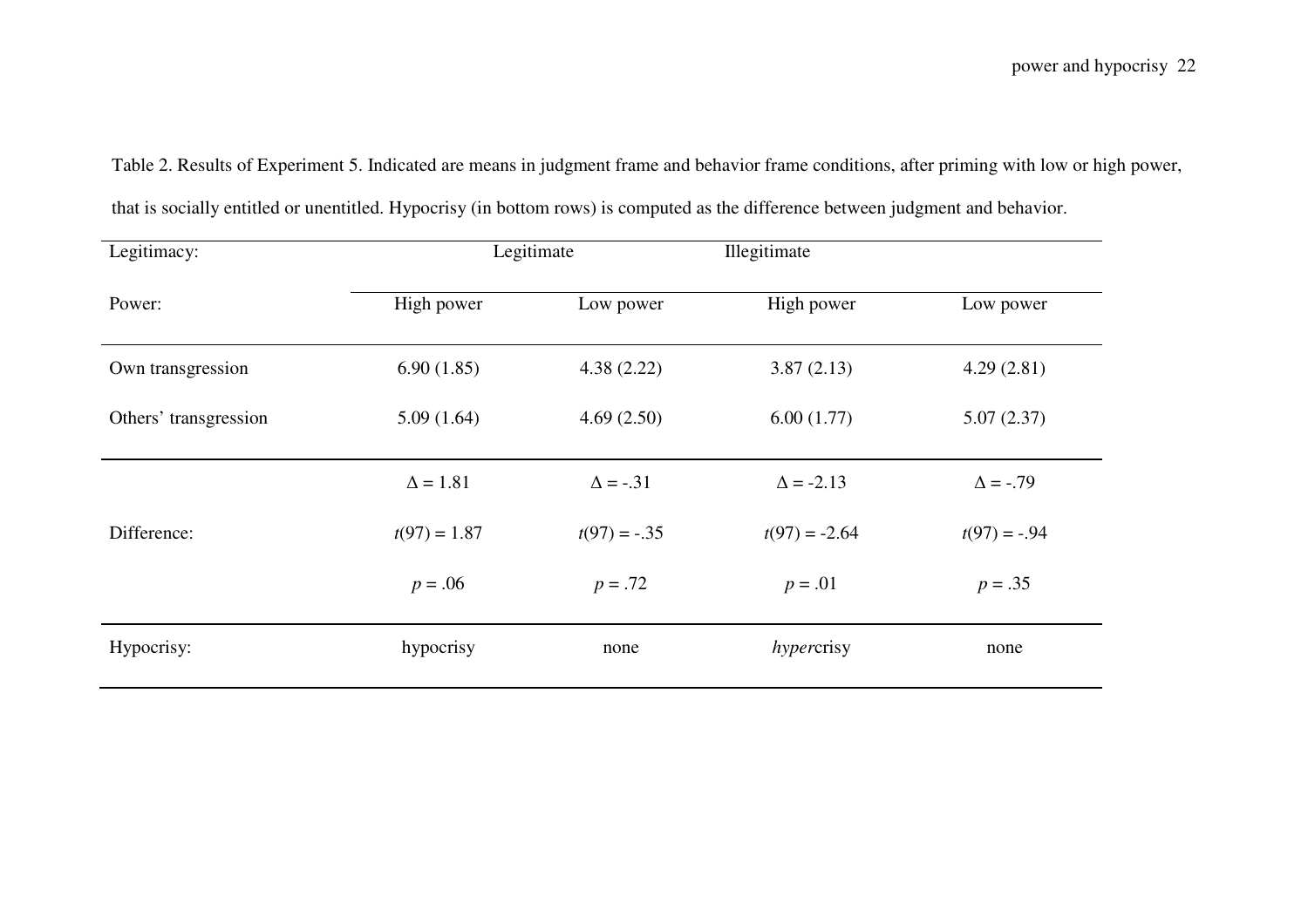# Table 3.

Mediation model for Experiment 5. Values indicate  $\beta$ 's and p's (indicated with asterisks)

|                                 | Direct Effect | <b>Indirect and Mediation</b> |  |
|---------------------------------|---------------|-------------------------------|--|
| Power                           | .41           | .20                           |  |
| Legitimacy                      | .29           | .05                           |  |
| Target (own vs. other behavior) | .21           | .31                           |  |
| Power*Legitimacy                | .23           | .13                           |  |
| Power*Target                    | $-.06$        | .01                           |  |
| Legitimacy*Target               | $-.42$        | $-41$                         |  |
| Power*Target*Legitimacy         | $-.56**$      | $-.22$                        |  |
| <b>Measured Power</b>           |               | .20                           |  |
| <b>Measured Legitmiacy</b>      |               | .31                           |  |
| MPower*MLegitimacy              |               | .16                           |  |
| MPower*MLegitimacy*Target       |               | $-.50*$                       |  |

All variables standardized. \*  $p < .05$ , \*\*  $p < .01$